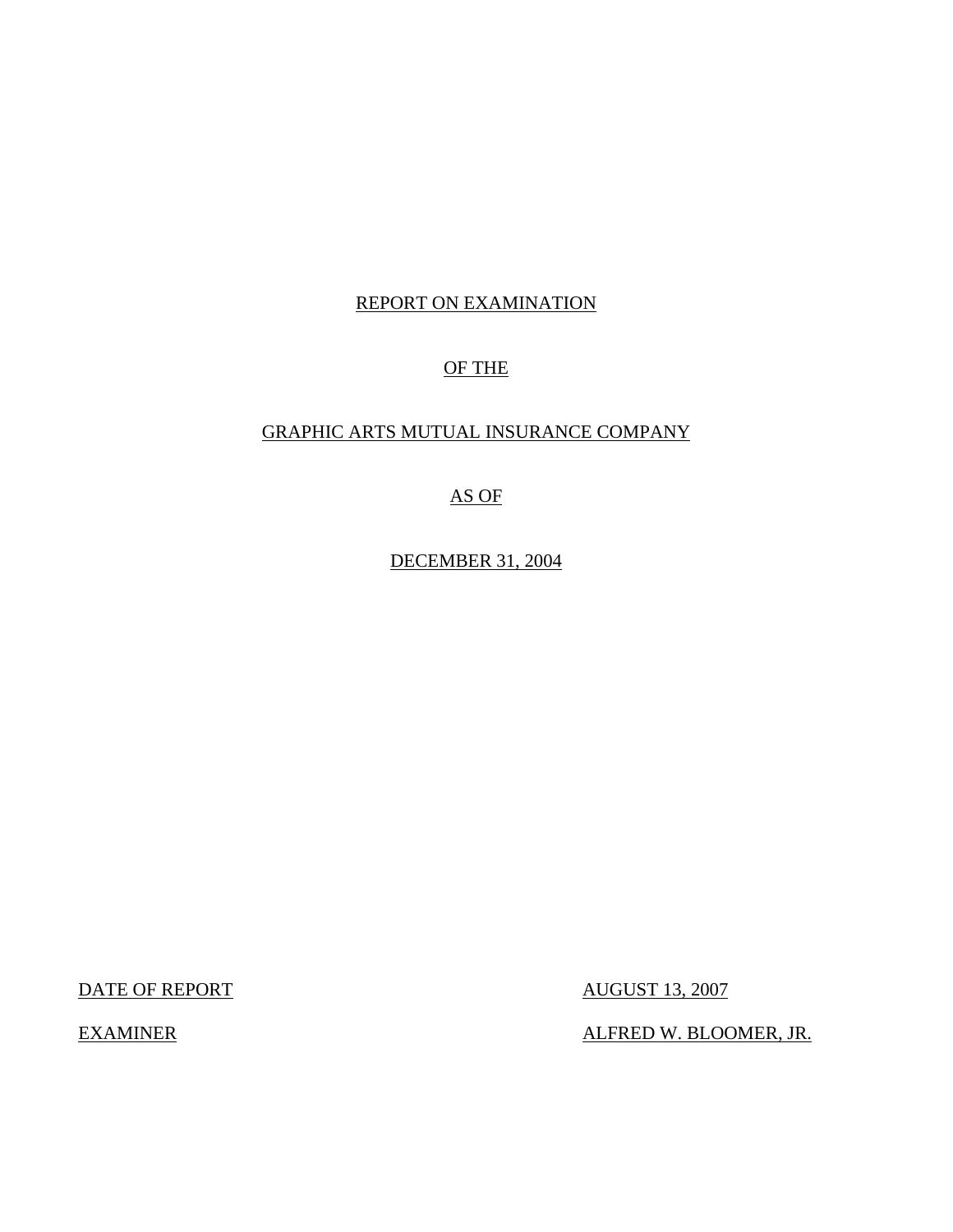## TABLE OF CONTENTS

# ITEM NO. PAGE NO.

| $\mathbf{1}$ | Scope of examination                                                                                                                                                                                                    | $\overline{2}$                            |
|--------------|-------------------------------------------------------------------------------------------------------------------------------------------------------------------------------------------------------------------------|-------------------------------------------|
| 2.           | Description of Company                                                                                                                                                                                                  | 3                                         |
|              | A. Management<br>B. Territory and plan of operation<br>C. Reinsurance<br>D. Holding company system<br>E. Abandoned Property Law<br>F. Significant operating ratios<br>G. Accounts and records<br>H. Expense limitations | 4<br>6<br>8<br>13<br>15<br>15<br>16<br>25 |
| 3.           | <b>Financial statements</b>                                                                                                                                                                                             | 23                                        |
|              | A. Balance sheet<br>B. Underwriting and investment exhibit                                                                                                                                                              | 23<br>25                                  |
| 4.           | Uncollected premiums and agents' balances in the course of collection                                                                                                                                                   | 26                                        |
| 5.           | Net deferred tax asset                                                                                                                                                                                                  | 27                                        |
| 6.           | Losses and loss adjustment expenses                                                                                                                                                                                     | 27                                        |
| 7.           | Commissions payable                                                                                                                                                                                                     | 29                                        |
| 8.           | Other expenses                                                                                                                                                                                                          | 30                                        |
| 9.           | Market conduct activities                                                                                                                                                                                               | 30                                        |
| 10.          | Compliance with prior report on examination                                                                                                                                                                             | 34                                        |
| 11.          | Summary of comments and recommendations                                                                                                                                                                                 | 34                                        |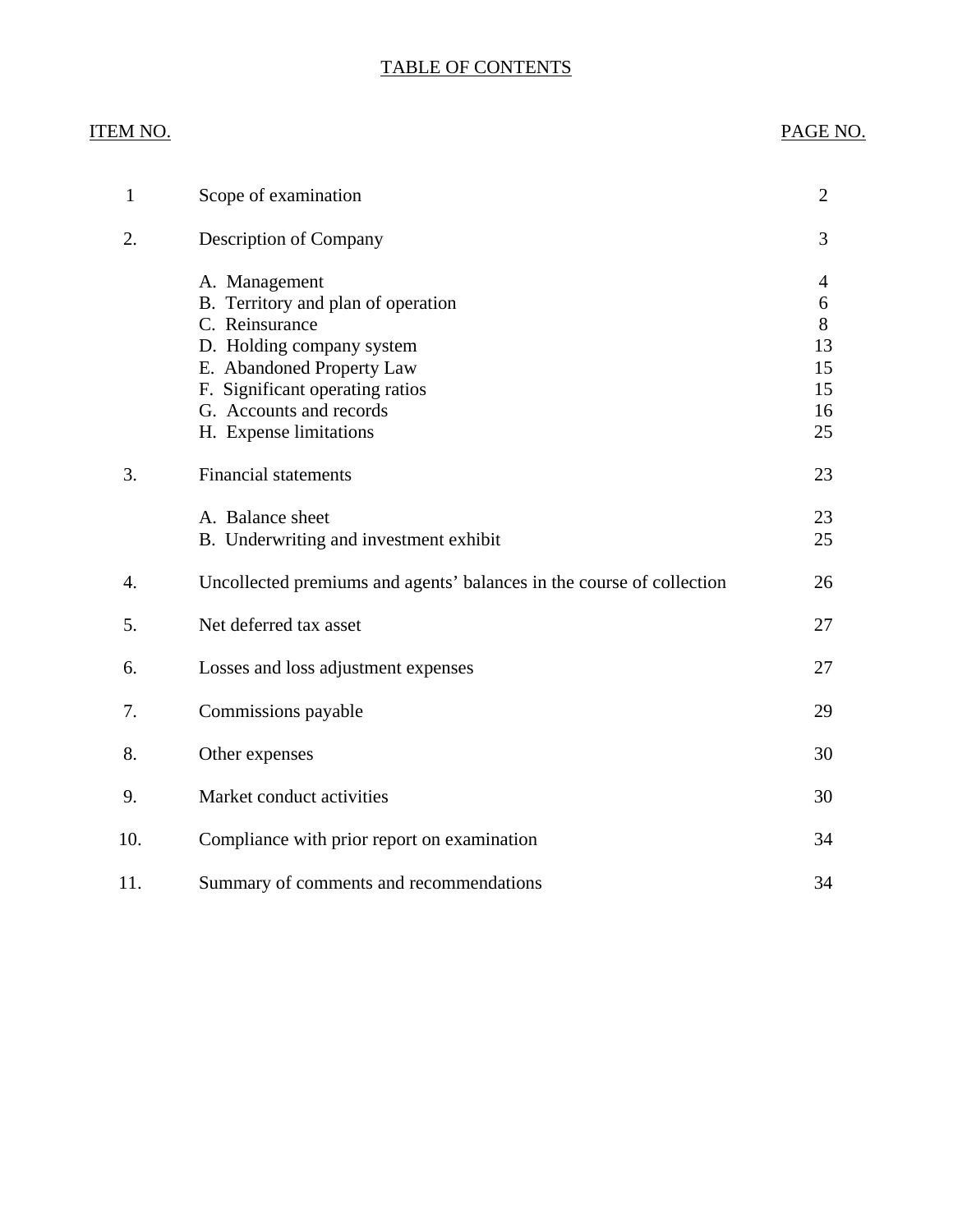

STATE OF NEW YORK INSURANCE DEPARTMENT 25 BEAVER STREET NEW YORK, NEW YORK 10004

August 13, 2007

Honorable Eric Dinallo Superintendent of Insurance Albany, New York 12257

Sir:

Pursuant to the requirements of the New York Insurance Law, and in compliance with the instructions contained in Appointment Number 22355 dated April 1, 2005, attached hereto, I have made an examination into the condition and affairs of Graphic Arts Mutual Insurance Company as of December 31, 2004, and submit the following report thereon.

Wherever the designations "the Company" or "GAMIC" appear herein without qualification, they should be understood to indicate Graphic Arts Mutual Insurance Company.

Wherever the term "Department" appears herein without qualification, it should be understood to mean the New York Insurance Department.

The examination was conducted at the Company's home offices located at 180 Genesee Street, New Hartford, New York, 13413.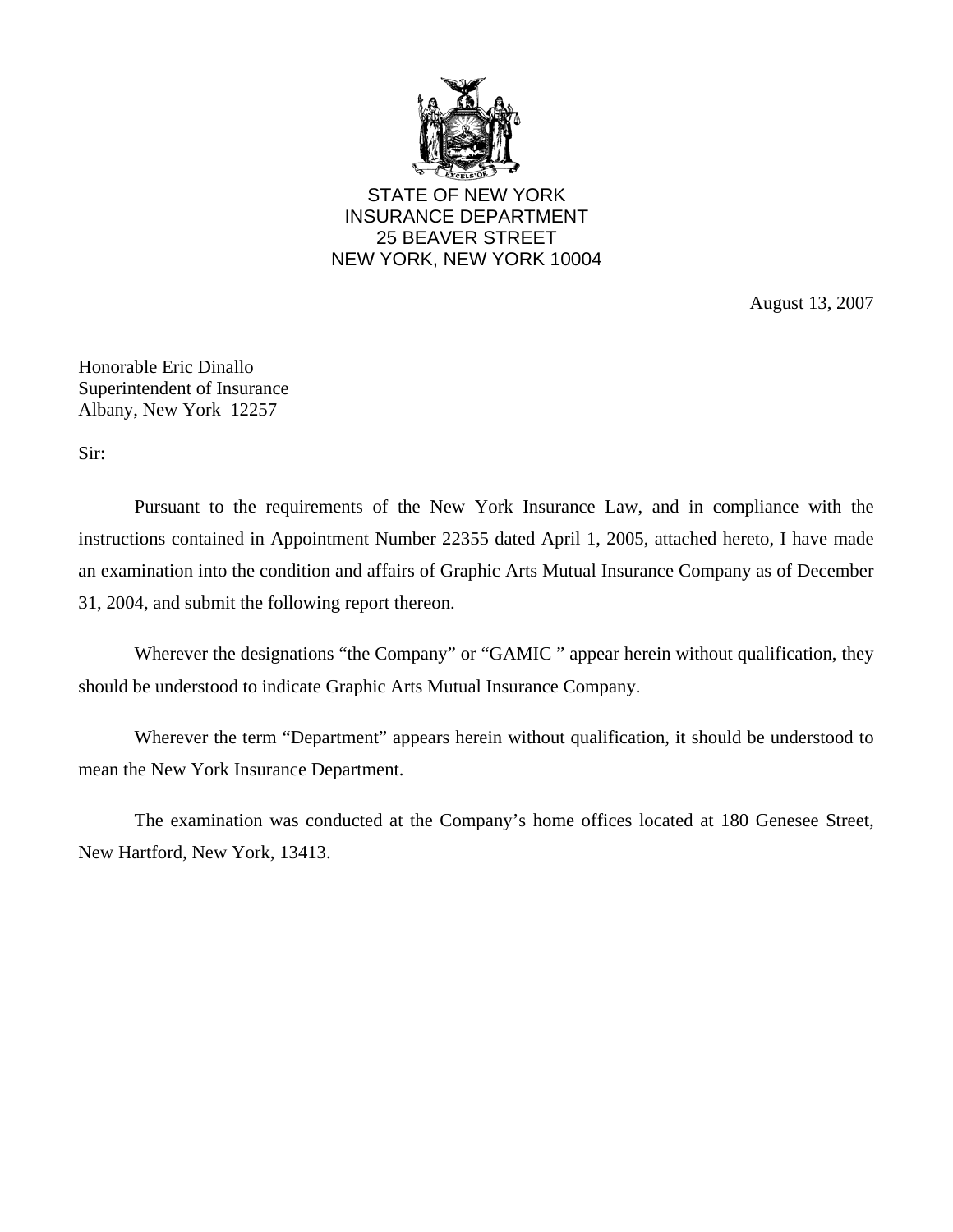The previous examination was conducted as of December 31, 1999. This examination covered the five-year period from January 1, 2000 through December 31, 2004. Transactions occurring subsequent to this period were reviewed where deemed appropriate by the examiner.

The examination comprised a verification of assets and liabilities as of December 31, 2004, a review of income, disbursements and company records deemed necessary to accomplish such analysis or verification and utilized, to the extent considered appropriate, work performed by the Company's independent certified public accountants ("CPA"). A review or audit was also made of the following items as called for in the Examiners Handbook of the National Association of Insurance Commissioners ("NAIC"):

> History of Company Management and control Corporate records Fidelity bond and other insurance Territory and plan of operation Growth of Company Business in force by states Loss experience Reinsurance Accounts and records Financial statements

A review was also made to ascertain what action was taken by the Company with regard to comments and recommendations contained in the prior report on examination.

This report on examination is confined to financial statements and comments on those matters, which involve departures from laws, regulations or rules, or which are deemed to require explanation or description.

Concurrent examinations were conducted of Utica Mutual Insurance Company ("UMIC"), a New York domiciled insurer, and of Utica National Assurance Company ("UNAC"), a New York domiciled Insurer, as of December 31, 2004. These companies are part of a pooling operation with GAMIC, as further described in this report in Item 2C, "Reinsurance". Separate reports on examination have been rendered relative to Utica Mutual Insurance Company and Utica National Assurance Company.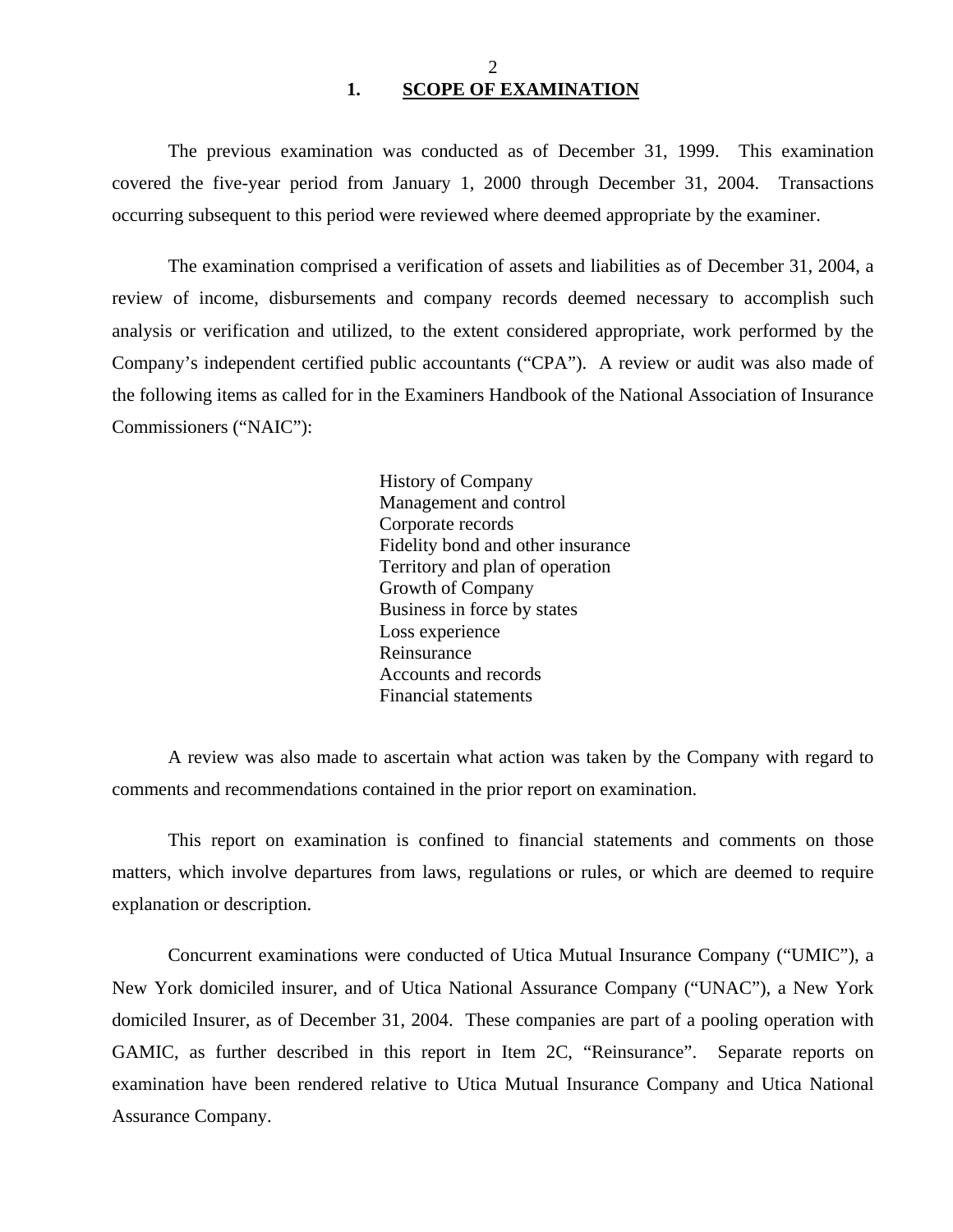A concurrent examination has been conducted of Republic-Franklin Insurance Company ("RFIC"), an Ohio domestic insurer, by the Ohio Insurance Department and with Utica National Insurance Company of Texas ("UNIT"), a Texas domestic insurer, by the Texas Insurance Department. RFIC has been a party to the aforementioned pooling agreement since January 1, 1984 and UNIT has been a party since January 1, 1995.

### **2. DESCRIPTION OF COMPANY**

Graphic Arts Mutual Insurance Company was incorporated under the laws of the State of New York on April 1, 1914 as the "New York Printers and Bookbinders Mutual Insurance Company" until September 1, 1959, when the current name was adopted. It commenced business on April 1, 1914.

In 1967, the Company entered into an agreement with UMIC providing for common management of the two companies. Since 1969, the Company has pooled premiums, losses and expenses with UMIC through a reinsurance pooling agreement which is discussed in greater detail in this report in Item 2C, "Reinsurance."

In 1983, the Company purchased 6% of the outstanding shares of RFIC of Columbus, Ohio from UMIC. Effective January 1, 1984, RFIC was made a party to the aforementioned UMIC-GAMIC pooling agreement. The Company also owns 21% of Utica National Life Insurance Company, a New York domiciled life insurance company.

As of December 31, 2004, the pooling agreement resulted in sharing of premium income, losses and expenses as follows:

| Utica Mutual Insurance Company            | 89%   |
|-------------------------------------------|-------|
| Graphic Arts Mutual Insurance Company     | 5%    |
| Republic-Franklin Insurance Company       | 3%    |
| Utica National Assurance Company          | 2%    |
| Utica National Insurance Company of Texas | $1\%$ |

Under the present agreement, all transactions and items related to the insurance and/or general operations of the companies are pooled. The only major items that remain exempt are those related to investments and inter-company accounts.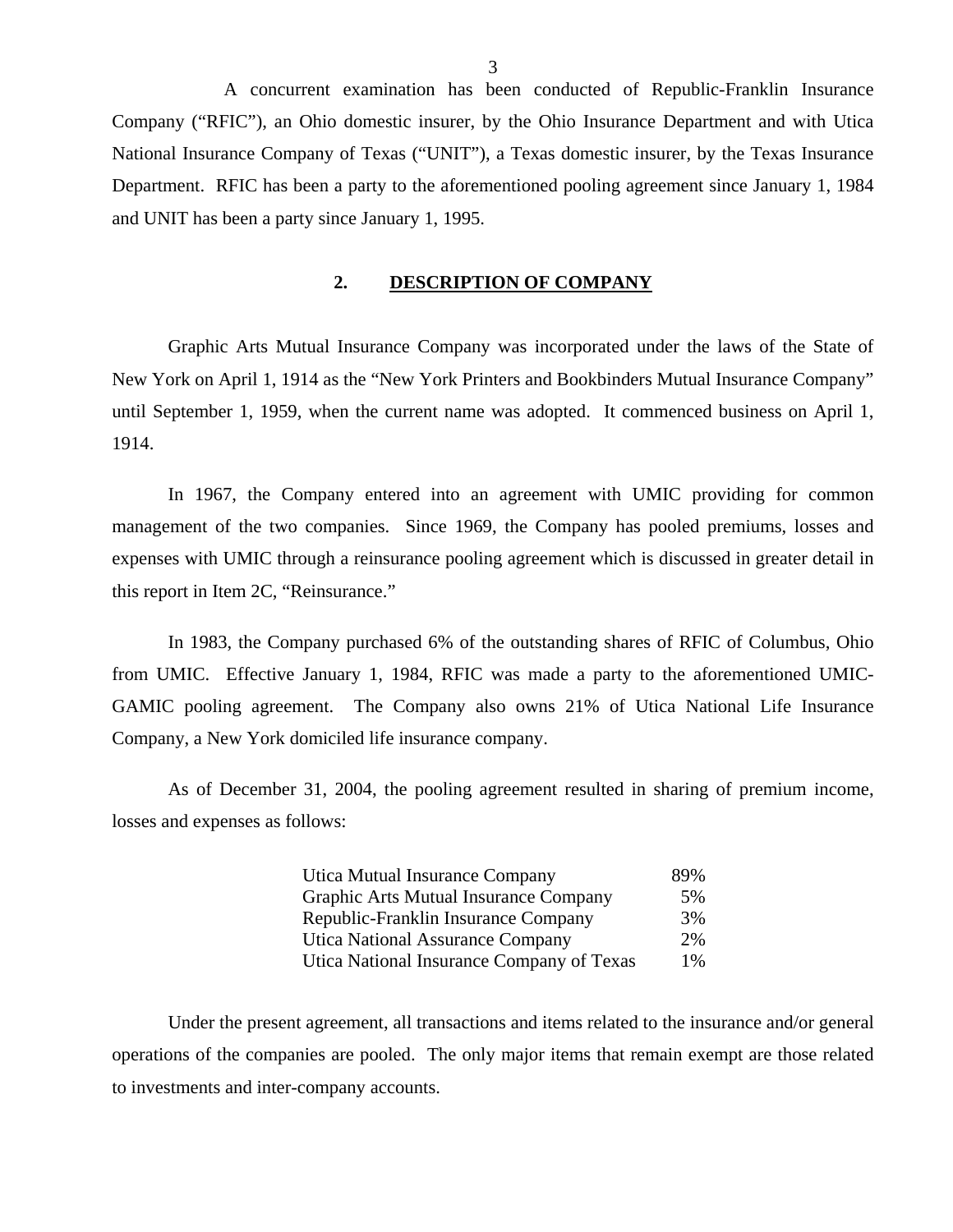A. Management

Pursuant to the Company's charter and by-laws, management of the Company is vested in a board of directors consisting of not less than thirteen nor more than thirty-one members. The board meets four times during each calendar year. At December 31, 2004, the board of directors was comprised of the following sixteen members:

| <b>Name and Residence</b>             | <b>Principal Business Affiliation</b>                                                                        |
|---------------------------------------|--------------------------------------------------------------------------------------------------------------|
| Russell A. Acevedo, MD                | Director,                                                                                                    |
| Fayetteville, NY                      | <b>Critical Care Associates</b>                                                                              |
| Clarence W. Bachman                   | President,                                                                                                   |
| Penfield, NY                          | <b>Empire Digital Communications</b>                                                                         |
| Alfred E. Calligaris                  | President, Chairman of the Board and Chief Executive Officer,                                                |
| Watertown, NY                         | Stebbins Engineering & Manufacturing Company                                                                 |
| Roy A. Cardia<br>Tappan, NY           | Retired                                                                                                      |
| Gregory M. Harden                     | President and Chief Executive Officer,                                                                       |
| McConnellsville, NY                   | Harden Furniture Company                                                                                     |
| Jerry J. Hartman                      | President,                                                                                                   |
| York, PA                              | <b>Reese Press</b>                                                                                           |
| William C. Heston                     | Chairman of the Board,                                                                                       |
| Savannah, GA                          | Utica National Insurance Group                                                                               |
| Zelda J. Holcomb, Ph.D                | <b>Operations Vice-President,</b>                                                                            |
| Columbia, MD                          | Edison Schools Inc.                                                                                          |
| Herbert P. Ladds, Jr.                 | Board Member,                                                                                                |
| Buffalo, NY                           | <b>Columbus McKinnon Corporation</b>                                                                         |
| Brian P. Lytwynec                     | <b>Executive Vice-President,</b>                                                                             |
| Ilion, NY                             | Utica National Insurance Group                                                                               |
| Nicholas O. Matt                      | President,                                                                                                   |
| New Hartford, NY                      | F.X. Matt Brewing Company                                                                                    |
| Anthony C. Paolozzi<br>Whitesboro, NY | <b>Executive Vice-President, Treasurer and Chief Financial</b><br>Officer,<br>Utica National Insurance Group |
|                                       |                                                                                                              |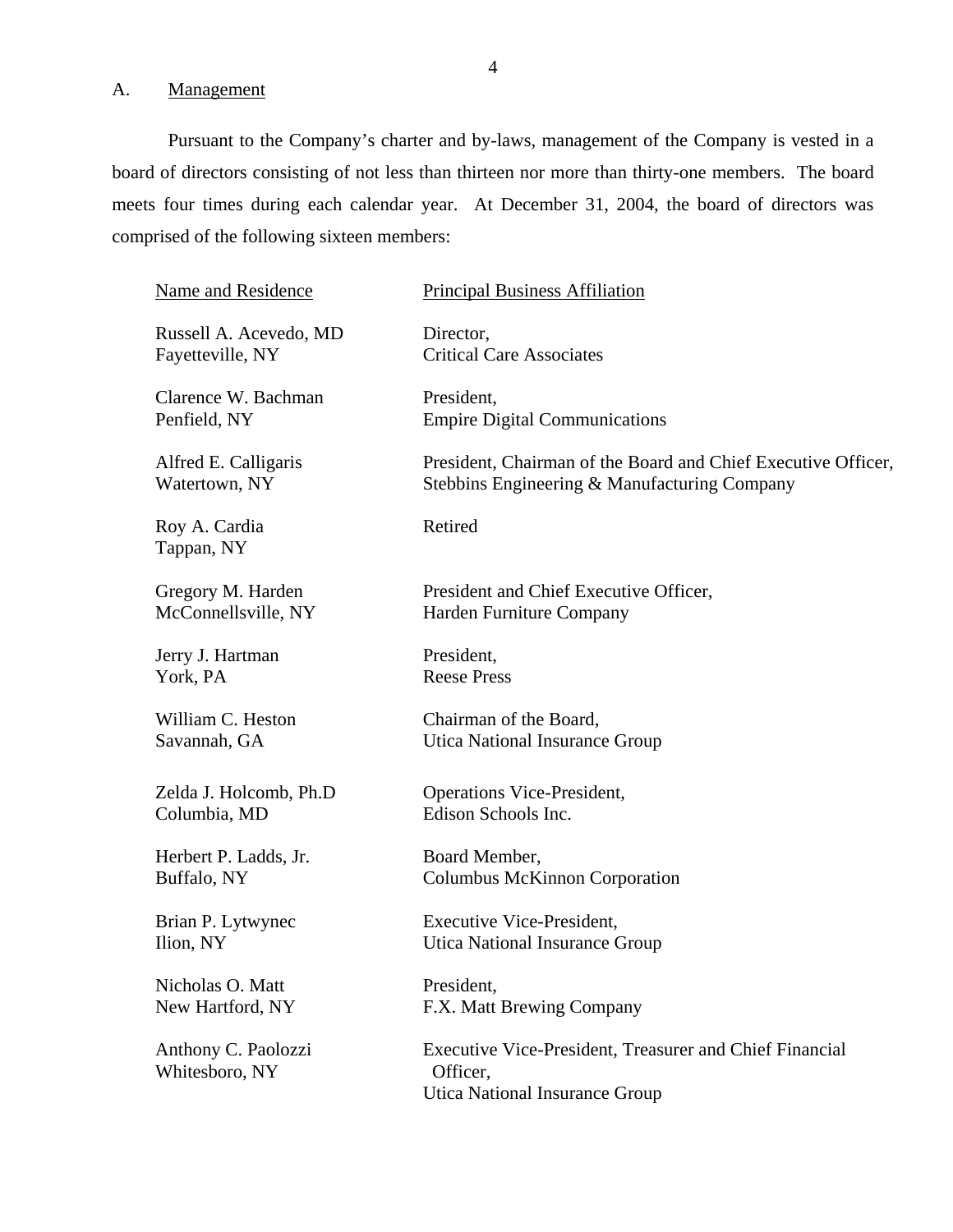| Name and Residence           | <b>Principal Business Affiliation</b>  |
|------------------------------|----------------------------------------|
| Alan J. Pope, Sr.            | President and Chief Executive Officer. |
| Gainsville, GA               | Love, Douglas and Pope                 |
| Timothy R. Reed              | President,                             |
| Utica, NY                    | <b>ECR</b> International               |
| James D. Robinson            | President and Chairman of the Board,   |
| New Hartford, NY             | Utica National Insurance Group         |
| John R. Zapisek<br>Utica, NY | Retired                                |

A review of the minutes of the board of directors' meetings held during the examination period indicated that the meetings were generally well attended and each board member has an acceptable record of attendance.

 $\mathbf{r}$ 

Section 1209(b) of the New York Insurance Law states in part:

"(b) Such corporation shall have not less than thirteen directors . . . and such officers as shall be provided for in its charter or by-laws. *The directors . . . shall be elected at the annual meetings of the members, and all except four of the directors of such corporation, elected after the organization of the corporation is completed and it has been licensed to issue insurance policies, must be members of the corporation or officers of member corporations (emphasis added.)* 

Review of the insurance policies issued by the Graphic Arts Mutual Insurance Company to the directors and member corporations for which the directors are officers, revealed that as of the examination date nine directors were neither members of the Corporation nor officers of member corporations.

It is recommended that the Company comply with the Section 1209(b) of the New York Insurance Law by reducing the number of directors who are neither members of the corporation nor officers of member corporations to four.

A similar comment appeared in the prior report on examination.

The corporate by-laws require three persons be appointed to receive the proxies of members at the annual meeting of policyholders. During the period under examination, the nominating committee nominated and the executive committee elected only two persons to accept the proxies of the members for the Company.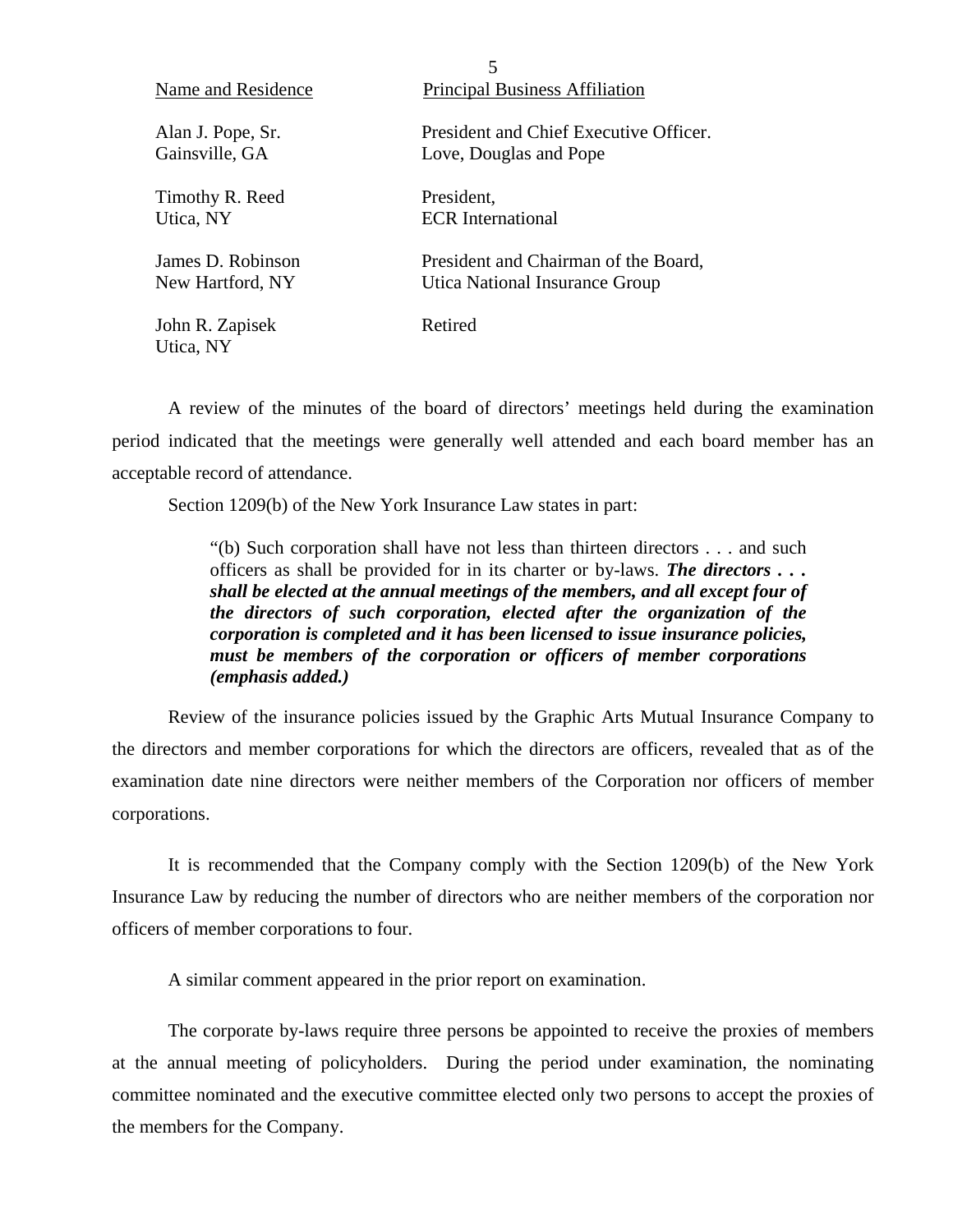It is recommended that the nominating and executive committees comply with the approved by-laws of the company and appoint three members to receive and vote the proxies of the Corporation members at the annual meeting of policyholders.

As of December 31, 2004, the principal officers of the Company were as follows:

| Name                   | Title                                                           |
|------------------------|-----------------------------------------------------------------|
| James D. Robinson      | President and Chief Executive Officer                           |
| George P. Wardley, III | Secretary                                                       |
| Anthony C. Paolozzi    | Executive Vice-President, Chief Financial Officer and Treasurer |
| Brian P. Lytwynec      | <b>Executive Vice-President</b>                                 |

On February 27, 2006, subsequent to the examination date, the board of directors appointed Brian P. Lytwynec to the office of president and chief operating officer.

### B. Territory and Plan of Operation

As of December 31, 2004, the Company was licensed to write business in twenty-nine states and the District of Columbia.

As of the examination date, the Company was authorized to transact the kinds of insurance as defined in the following numbered paragraphs of Section 1113(a) of the New York Insurance Law:

| Paragraph      | Line of Business                               |
|----------------|------------------------------------------------|
| 3              | Accident & health                              |
| $\overline{4}$ | Fire                                           |
| 5              | Miscellaneous property                         |
| 6              | Water damage                                   |
| 7              | Burglary and theft                             |
| 8              | Glass                                          |
| 9              | Boiler and machinery                           |
| 10             | Elevator                                       |
| 11             | Animal                                         |
| 12             | Collision                                      |
| 13             | Personal injury liability                      |
| 14             | Property damage liability                      |
| 15             | Worker's compensation and employer's liability |
| 16             | Fidelity and surety                            |
| 17             | Credit                                         |
| 19             | Motor vehicle and aircraft physical damage     |
| 20             | Marine and inland marine                       |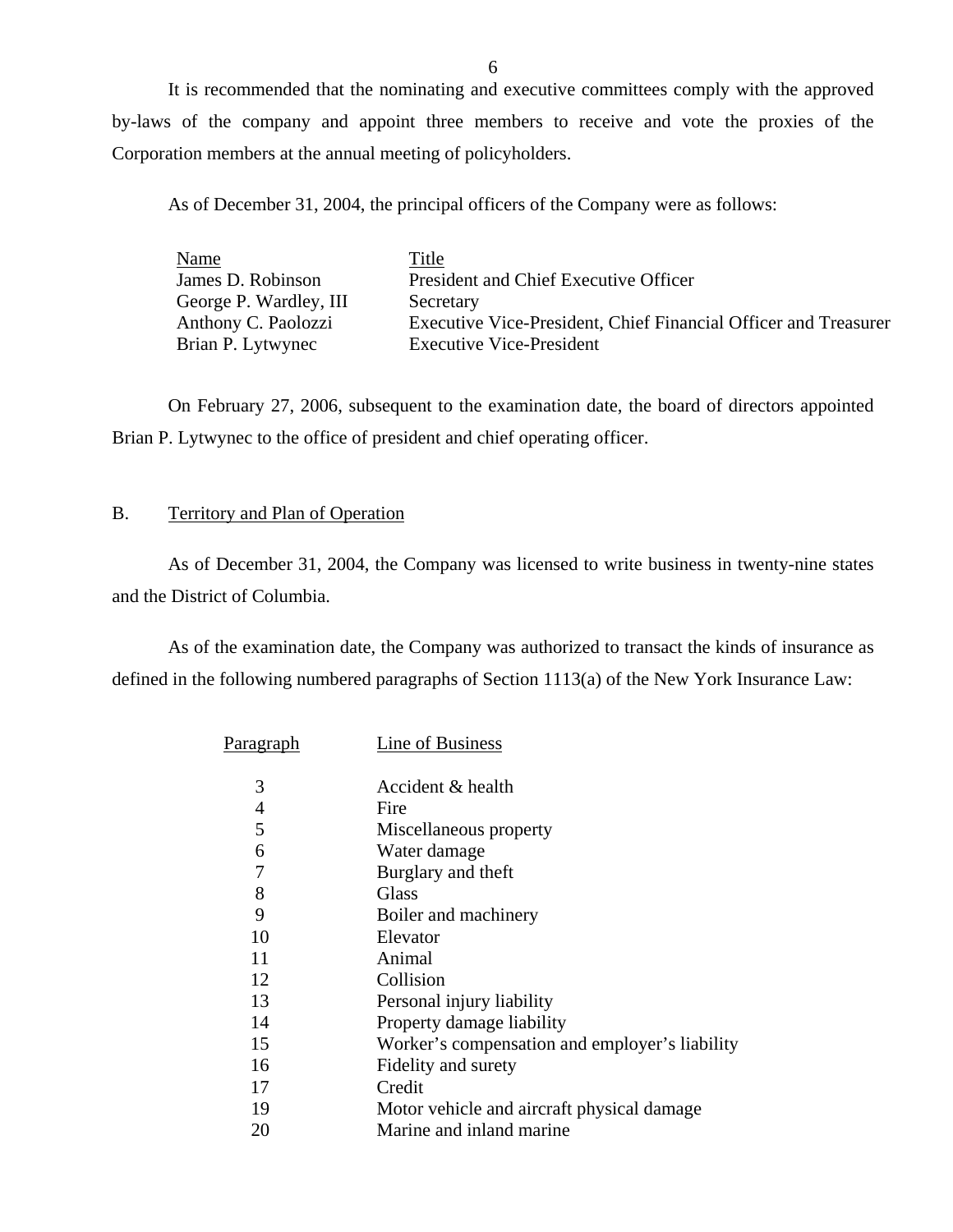| <u>Paragraph</u> | <b>Line of Business</b>         |
|------------------|---------------------------------|
| 21               | Marine protection and indemnity |
| 24               | Credit unemployment             |
| 26               | Gap                             |
| 27               | Prize indemnification           |
| 28               | Service contract reimbursement  |
| 29               | Legal services                  |
|                  |                                 |

The Company is also licensed to transact such workers' compensation insurance as may be incident to coverages contemplated under paragraphs 20 and 21 of Section 1113(a) of the New York Insurance Law including insurance described in the Longshoremen's and Harbor Workers' Compensation Act. (Public Law No 804,  $69<sup>th</sup>$  Congress as amended; 33USC Section 901 et seq. as amended).

The following schedule shows the direct premiums written by the Company both in total and in New York for the period under examination:

Based on the lines of business for which the Company is licensed and pursuant to the requirements of Articles 13 and 41 of the New York Insurance Law, the Company is required to maintain a minimum surplus to policyholders in the amount of \$9,100,000 and maintain a special contingent surplus in the amount of \$1,700,000.

Section 4109 of the New York Insurance Law requires any mutual company writing the lines of business specified therein to maintain a special contingent surplus based on those lines. The amount calculated by the Department for this special contingent surplus is \$1,700,000. During the period under examination, the Company reported a special contingent surplus in the amount of \$1,450,000.

It is recommended that the Company comply with Section 4109 of the New York Insurance Law by maintaining and reporting a special contingent surplus in the amount of \$1,700,000.

The Company obtains its business through a network of 993 agents and brokers as of the examination date. The Company's agency plant consists primarily of "neighborhood" agents and brokers. The Company does not solicit business through national brokerage firms. The Company does not participate in pools, associations, syndicates and FAIR plans. During the examination period, the Company decreased its agency plant by approximately 25%. This was done to upgrade the quality of the placements it was accepting and to eliminate the cost of servicing agencies that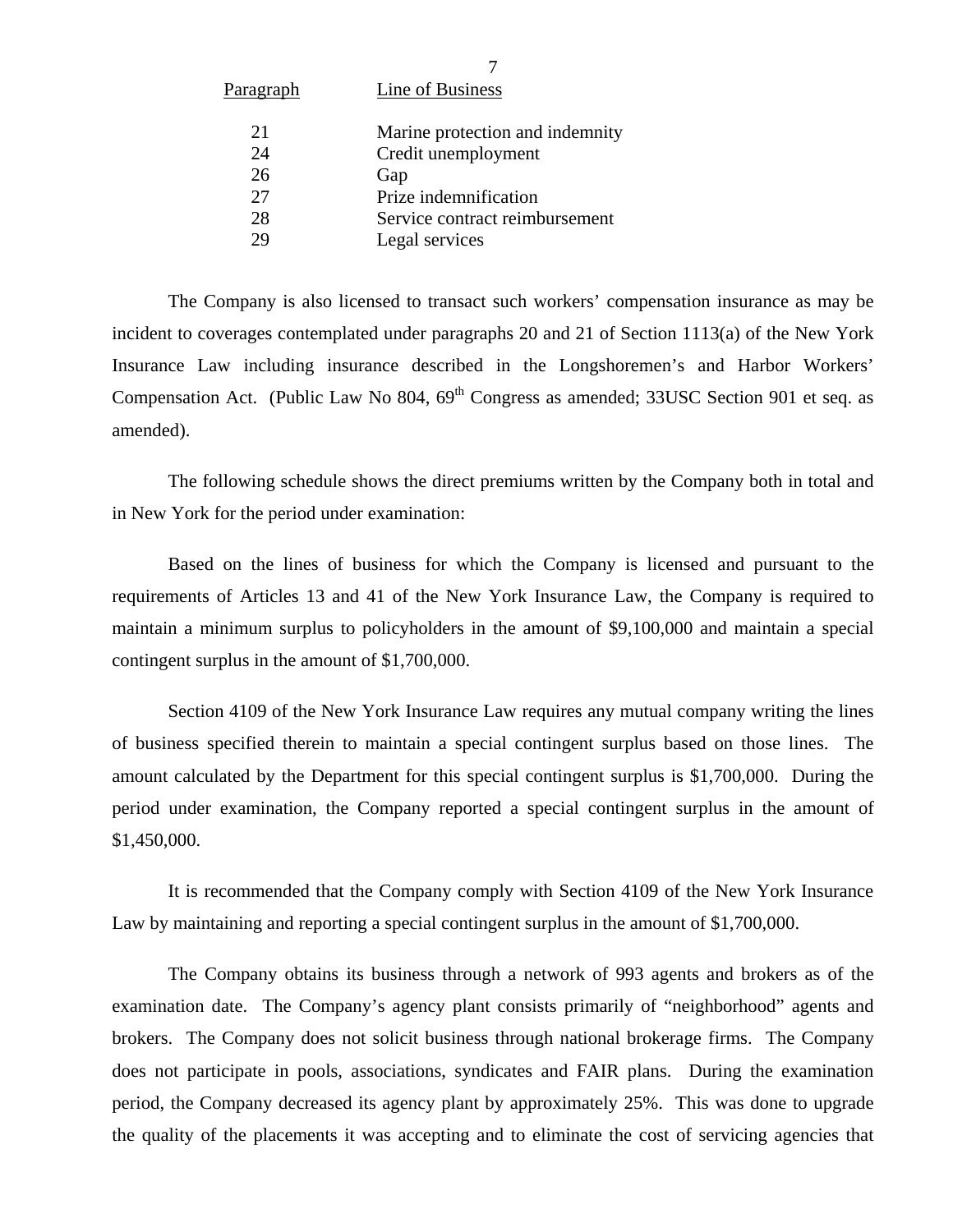were consistently producing sub-standard business. This decrease of agents and brokers continued in 2005.

Although the Company operates in twenty-nine states and the District of Columbia, their focus is mainly in sixteen states. They write personal lines in New York, Massachusetts, Connecticut, Virginia, North Carolina, and Tennessee only. In all other states the Company offers a full array of commercial products. It should be noted that Georgia, New York, New Jersey, North Carolina and Virginia represent over 74% of the Company's direct written premium in 2004.

The bulk of the Company's business is commercial lines. Three lines of business, commercial multi-peril, workers' compensation, and commercial auto liability represents approximately 75% of the Company's direct writings.

The Company maintains seven full service branch offices and three district claims offices.

The following schedule shows the direct premiums written by the Company both in total and in New York for the period under examination:

| Calendar Year | New York State | <b>Total United</b><br><b>States</b> | Premiums Written in New York State as a<br>percentage of United States Premium |
|---------------|----------------|--------------------------------------|--------------------------------------------------------------------------------|
| 2000          | \$95,157,616   | \$210,772,141                        | 45.15%                                                                         |
| 2001          | \$101,119,888  | \$216,846,466                        | 46.63%                                                                         |
| 2002          | \$95,308,413   | \$204,471,291                        | 46.61%                                                                         |
| 2003          | \$99,892,294   | \$216,013,287                        | 46.24%                                                                         |
| 2004          | \$106,881,669  | \$222,128,065                        | 48.12%                                                                         |
|               |                |                                      |                                                                                |

### C. Reinsurance

Assumed reinsurance accounted for 12.95% of the Company's gross premium written at December 31, 2004. The Company's assumed reinsurance business has decreased since the last examination. The main reason for the decrease was that the Company implemented stricter underwriting standards. As of the examination date, all of the Company's assumed reinsurance represents business obtained from Utica Mutual Insurance Company through a pooling agreement with four affiliates. The Company utilizes reinsurance accounting as defined in the NAIC Accounting Practices and Procedures Manual Statement of Statutory Accounting Principle ("SSAP") No. 62 for all of its assumed reinsurance business.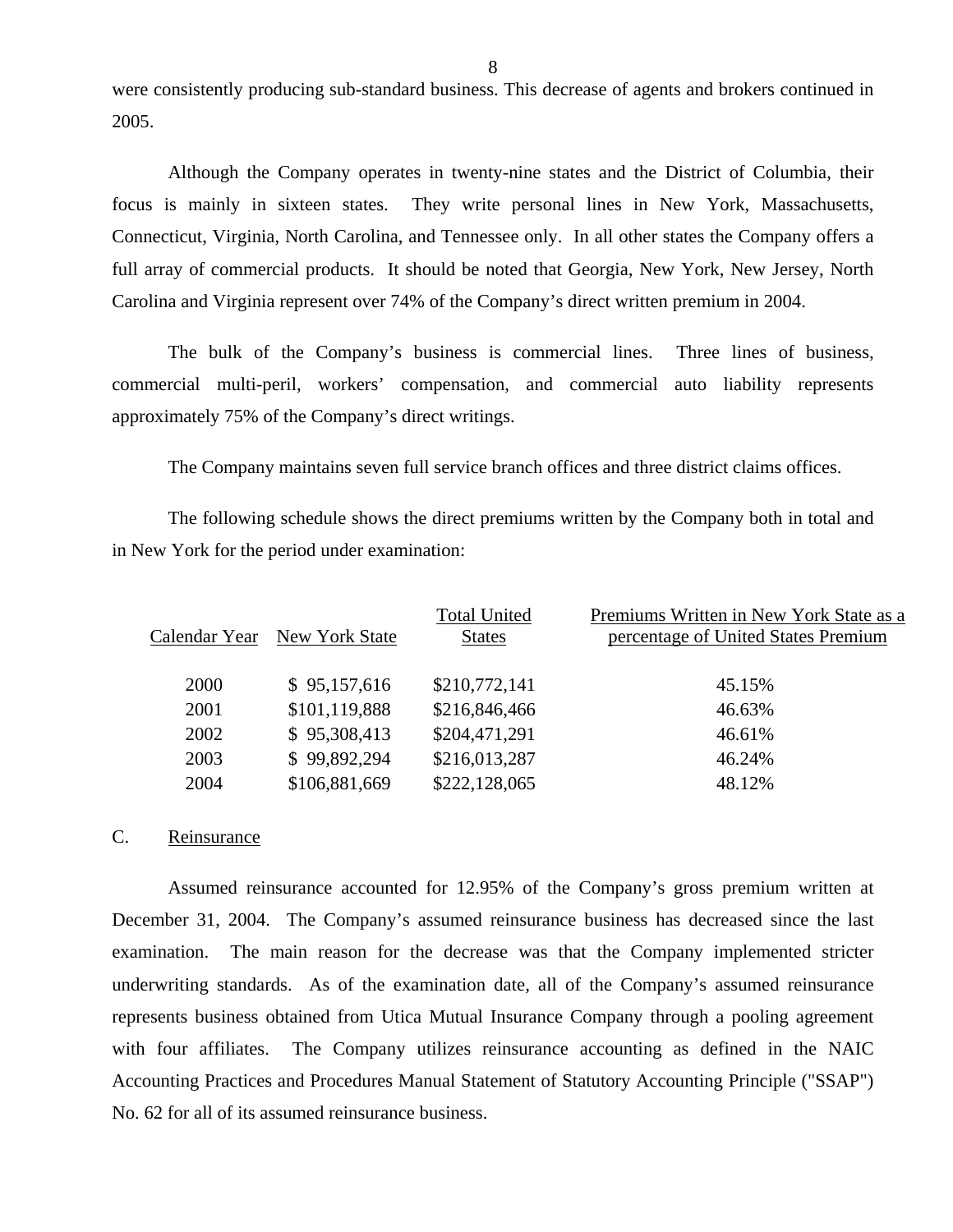Graphic Arts Mutual Insurance Company participates in an inter-company pool with four other property casualty affiliates. Under this pooling agreement, premiums, losses and expenses are shared as follows: Utica Mutual Insurance Company (89%), Graphic Arts Mutual Insurance Company (5%), Republic-Franklin Insurance Company (3%), Utica National Assurance Company (2%), and Utica National Insurance Company of Texas (1%). The business written by Utica Lloyds of Texas and Utica Specialty Insurance Company is ceded 100% to Utica Mutual and is shared in accordance with the above-mentioned pooling agreement.

The review of the accounting for the inter-company pooling agreement indicates that certain accounts were either not pooled or were not pooled in accordance with the agreement. The agreement calls for the following accounts to be pooled, that were either not pooled or not pooled in accordance with the pooling agreement in the Company's filed annual statement:

- Uncollected premiums and agents' balances in the course of collection
- Accounts receivable Policy Deductible
- Ceded reinsurance premiums payable
- Pension benefit obligations
- Loss adjustment expenses incurred
- Other underwriting expenses incurred
- Total underwriting deductions
- Finance and service charge not included in premium

The total amount of the unpooled or incorrectly pooled items is not material to the examination and therefore, no adjustment will be made to "Surplus as regards policyholders."

It is recommended that the Company comply with the terms of its inter-company pooling agreement and pool all accounts in accordance with that agreement.

The Company has established standards by which its Reinsurance Department is not permitted to place reinsurance with reinsurers that do not comply with those standards. The Company requires that all domestic reinsurers have a minimum of an A.M. Best rating of A- or better and a minimum of \$50,000,000 in policyholders' surplus and that foreign reinsurers have a minimum rating of BBB from Standard and Poor and a minimum of \$50,000,000 in policyholders' surplus. All reinsurers with a non-insurance parent having a controlling interest are generally not acceptable. Variances from these guidelines require approval from the reinsurance security committee.

The company has structured its ceded reinsurance program to limit its maximum exposure to any one risk as follows: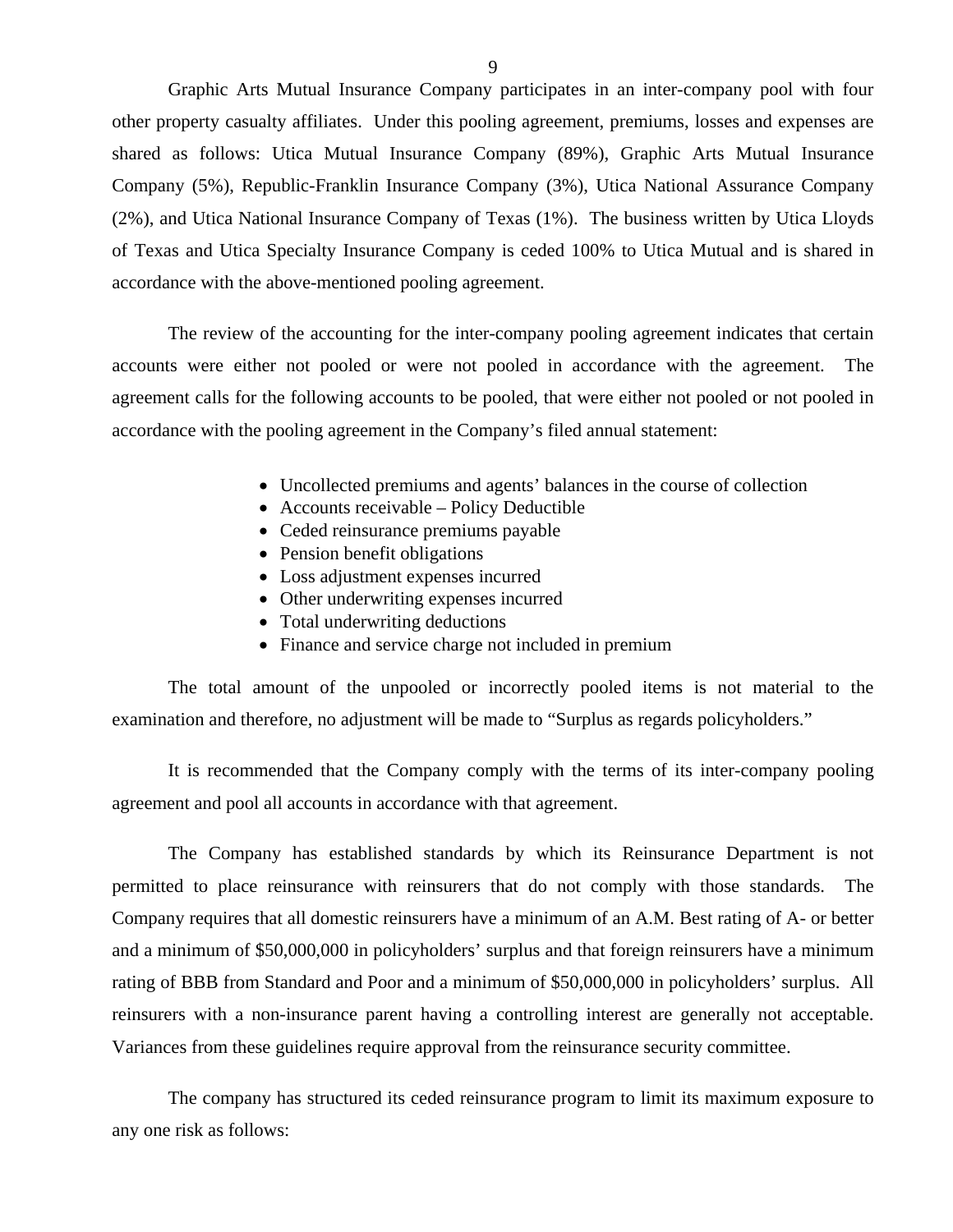|                                                                                                                                                                                                                                                                                | ΙV                                                                                                                                                                                         |
|--------------------------------------------------------------------------------------------------------------------------------------------------------------------------------------------------------------------------------------------------------------------------------|--------------------------------------------------------------------------------------------------------------------------------------------------------------------------------------------|
| <b>Type of Treaty</b>                                                                                                                                                                                                                                                          | Cession                                                                                                                                                                                    |
| Property<br>1 <sup>st</sup> layer 100% Authorized<br>$2nd$ layer 100% Authorized                                                                                                                                                                                               | \$9,000,000 excess of \$1,000,000 each risk, each loss<br>Subject to a loss occurrence limit of \$18,000,000;<br>agreement is subject to an annual aggregate deductible of<br>\$5,000,000. |
| Casualty (6 layers)<br>1 <sup>st</sup> layer 95% Authorized<br>2 <sup>nd</sup> layer 72.5% Authorized<br>3 <sup>rd</sup> layer 75% Authorized<br>4 <sup>th</sup> layer 69.25% Authorized<br>5 <sup>th</sup> layer 98.01% Authorized<br>6 <sup>th</sup> layer 93.13% Authorized | \$99,000,000 excess of \$1,000,000, each occurrence;<br>annual aggregate deductible of \$4,500,000.                                                                                        |
| Agents' Errors & Omissions<br>1 <sup>st</sup> layer 95% Authorized<br>$2nd$ layer 93.39% Authorized                                                                                                                                                                            | \$4,000,000 excess of \$1,000,000 per policy per claim,<br>\$5,000,000 excess of \$5,000,000 per policy per claim                                                                          |
| Surety<br>100% Authorized                                                                                                                                                                                                                                                      | \$3,000,000 excess of \$1,000,000, any one principal                                                                                                                                       |
| <b>Boiler and Machinery</b><br>100% Authorized                                                                                                                                                                                                                                 | 100% of \$100,000,000 of equipment breakdown liability                                                                                                                                     |
| Automatic Umbrella<br>100% Authorized                                                                                                                                                                                                                                          | 90% of \$1,000,000 and 100% of \$9,000,000 excess of<br>\$1,000,000 of the liability produced by Graphic Arts Industries                                                                   |
| Errors & Omission<br>100% Authorized                                                                                                                                                                                                                                           | 50% of \$1,000,000 each occurrence of the liability<br>produced by graphic arts industries.                                                                                                |
| <b>Property and Casualty</b><br>100% Authorized                                                                                                                                                                                                                                | 100% of the liability for the business produced by the<br>Kansas Farm Bureau.                                                                                                              |
| Personal Umbrella<br>100% Authorized                                                                                                                                                                                                                                           | 75% of \$1,000,000, each occurrence<br>\$4,000,000 excess of \$1,000,000, each occurrence.                                                                                                 |
| <b>Type of Treaty</b>                                                                                                                                                                                                                                                          | Cession                                                                                                                                                                                    |
| Commercial Umbrella<br>100% Authorized                                                                                                                                                                                                                                         | 50% of \$5,000,000 each occurrence.<br>\$5,000,000 excess of \$5,000,000, each occurrence                                                                                                  |
|                                                                                                                                                                                                                                                                                | For Contractor Business<br>50% of \$1,000,000 each occurrence.<br>100% of \$9,000,000 excess of \$1,000,000                                                                                |

# 10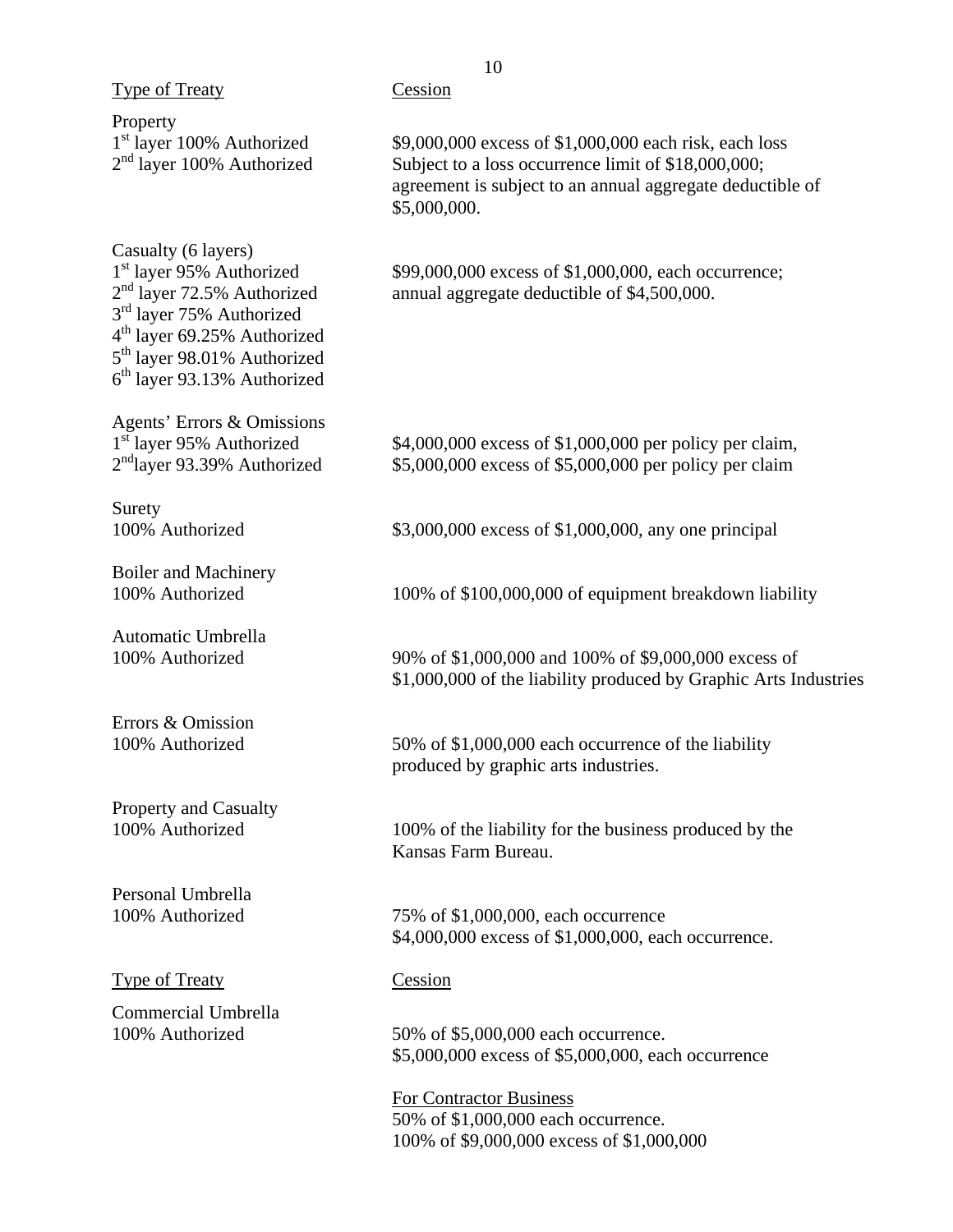As of December 31, 2004, the Company also maintained the following excess of loss coverage on a per occurrence basis:

| <b>Type of Treaty</b>                                          | Cession                                                                 |
|----------------------------------------------------------------|-------------------------------------------------------------------------|
| Property (3 layers)                                            |                                                                         |
| $1st$ layer 63.09% Authorized<br>$2nd$ layer 54.74% Authorized | 95% of \$170,000,000 in excess of \$40,000,000, each loss<br>occurrence |
| $3rd$ layer 61.15% Authorized                                  |                                                                         |

As of December 31, 2004, the Company has in force the following facultative automatic excess of loss reinsurance agreement

| <b>Type of Treaty</b>       | Cession                                                                               |
|-----------------------------|---------------------------------------------------------------------------------------|
| Property<br>100% Authorized | \$30,000,000 excess of \$10,000,000 each risk, for schools<br>and condominiums.       |
| 100% Authorized             | $$10,000,000$ excess of $$10,000,000$ each risk for graphic arts<br>industries risks. |

As of December 31, 2004, the Company has in force the following facultative binding excess of loss reinsurance agreement:

| <b>Type of Treaty</b>       | Cession                                                                                                                                                             |
|-----------------------------|---------------------------------------------------------------------------------------------------------------------------------------------------------------------|
| Casualty<br>100% Authorized | 90% of \$1,000,000, net loss each claim and 100% of<br>$$1,000,000$ excess of $$1,000,000$ of net loss each claim of the<br>employment related practices liability. |

Since the last examination the Company has not changed its net retention of \$1,000,000 for either the property or casualty business. The Annual Aggregate Deductible increased from \$2.5 million to \$5 million for Property business and from \$2.5 million to \$4.5 million for Casualty business. The majority of the business was ceded to affiliated reinsurers through the inter-company pool.

All ceded reinsurance agreements in effect as of the examination date were reviewed and found to contain the required clauses, including an insolvency clause meeting the requirements of Section 1308 of the New York Insurance Law except the following:

11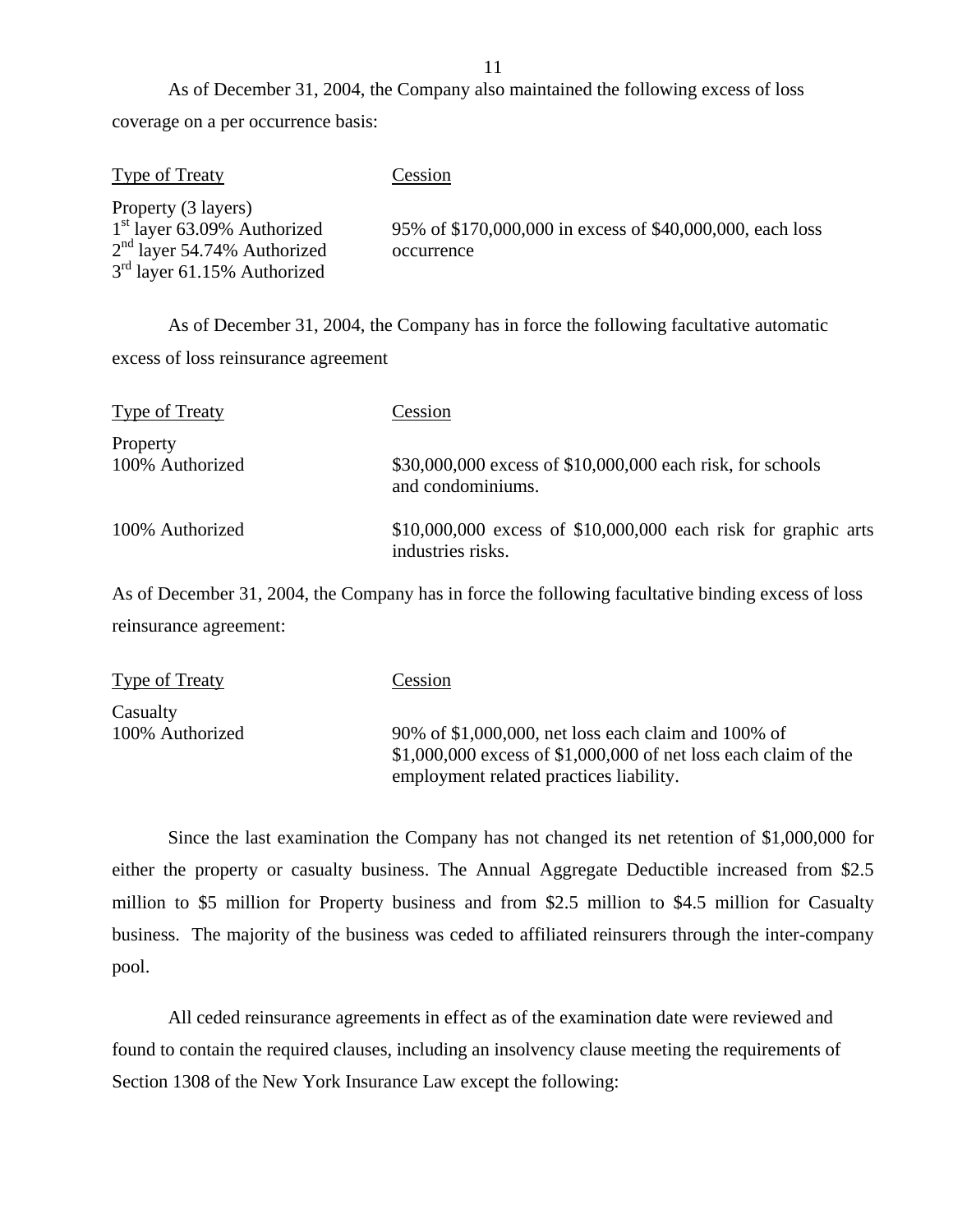- For several treaties, the extra contractual obligation clause was found to include a fraud and bad faith clause however; the fraud and bad faith clause did not state that it is allowable to the extent that such coverage is not contrary to the New York State Insurance Law.
- An "entire contract" clause was not included in all of the Company's reinsurance contracts as required by SSAP No. 62, paragraph 8c.

It is recommended that the Company include the above noted required clauses in the Company's reinsurance agreements.

It is the Company's policy that the legal department reviews a new contract clause or unfamiliar language in a reinsurance contract for both new and renewal contracts. In the CPA's work papers it was noted that this is "an informal process and there is no evidence of the legal department's review or comments provided." On examination, the Company could not provide documentation supporting their assertion that the legal department reviews reinsurance contracts that contain a new clause or unfamiliar language.

It is recommended that the Company establish a formal procedure for the documentation of contract reviews of reinsurance agreements.

Examination review of the Schedule F data reported by the Company in its filed annual statement was found to accurately reflect its reinsurance transactions. Additionally, management has represented that all material ceded reinsurance agreements transfer both underwriting and timing risk as set forth in SSAP No. 62. On examination the Company could not provide analytic documentation to substantiate that the transfer of risk on its ceded reinsurance contracts was performed prior or subsequent to entering into those contracts. Representations were made by an attestation from the Company's chief executive officer pursuant to Department Circular Letter No. 8 (2005) that all of these contracts contained "self-evident risk transfer." Additionally, examination review indicated that the Company's ceded reinsurance contracts did not contain clauses indicating that they were a party to finite reinsurance agreements. All ceded reinsurance agreements were accounted for utilizing reinsurance accounting as set forth in paragraph 41 to 44 of SSAP No. 62.

During the period covered by this examination, the Company commuted various ceded reinsurance agreements. The balances related to these commutations were not material.

The review of Note 26 to the annual statement revealed that the Company did not comply with SSAP No. 63, paragraph 10 disclosure requirements for a reporting entity which is part of a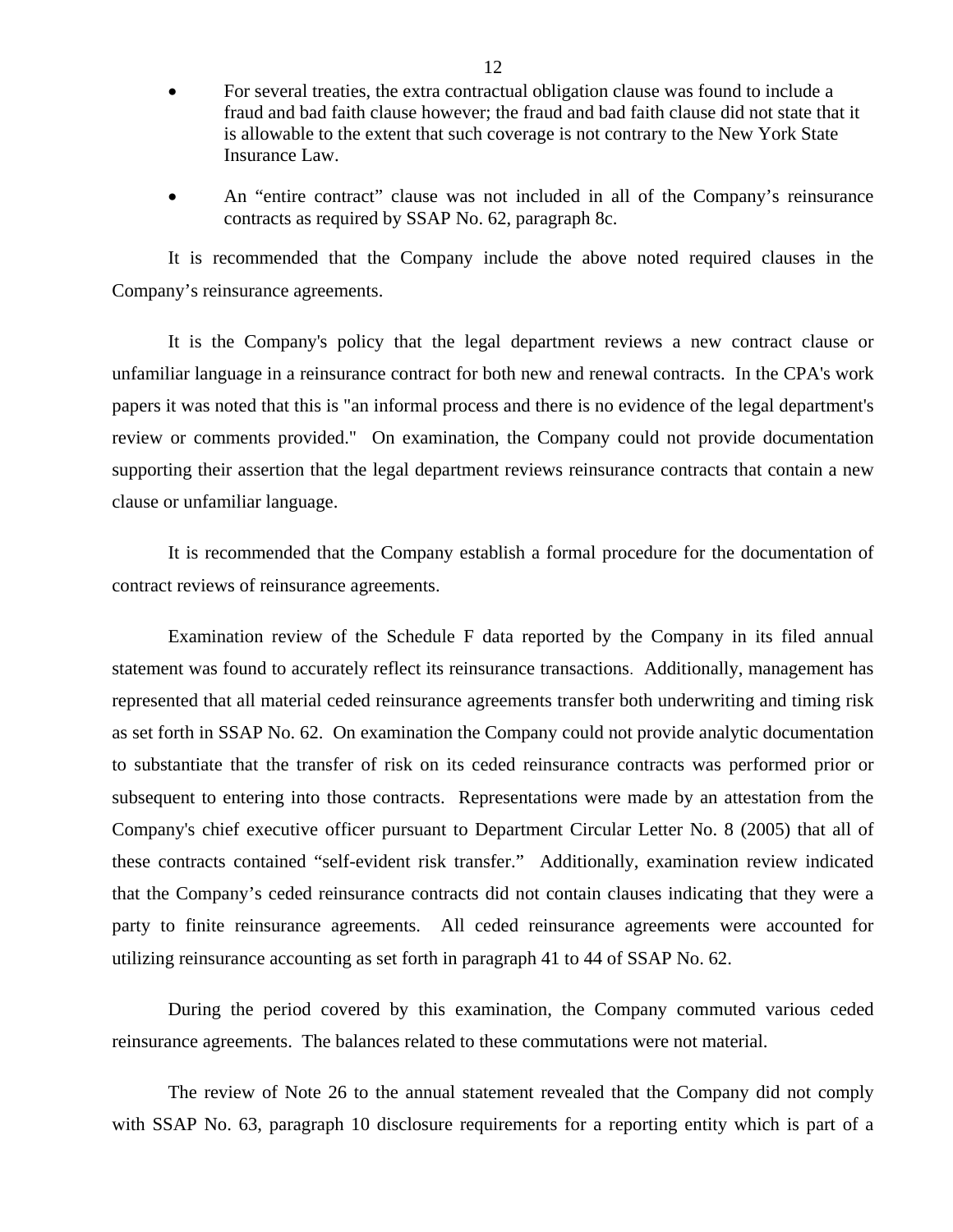group of affiliated entities which utilizes a pooling arrangement under which the pool participants cede substantially all of their direct and assumed business to the pools.

It is recommended that the Company comply with SSAP No. 63 financial statement disclosure requirements.

Subsequent to the examination date, the Company changed its primary reinsurance intermediary from J P Woods to Holborn, Inc. Uni-Service Excess Facilities Inc, a related party, continues to act as a secondary reinsurance intermediary for the Company. All three reinsurance intermediaries are licensed in New York.

The Company could not provide documentation to support that reinsurance contract terms and expected results are properly documented prior to execution by the Reinsurance Senior Vice President.

It is recommended that the Company retain all documentation pertaining to its review of its reinsurance contracts prior to execution.

D. Holding Company System

The Company is not a member of a holding company as defined in Article 15 of the New York Insurance Law and is therefore not required to make any filings specified by Department Regulation 52. However, effective August 13, 2001 the Company is responsible to make specified filings pursuant to Circular Letter No 17 (2001.)

The Company and its various affiliates comprise the unincorporated entity known as Utica National Insurance Group ("Group".)

The following is an organizational chart outlining the relationship between members of the Group at December 31, 2004: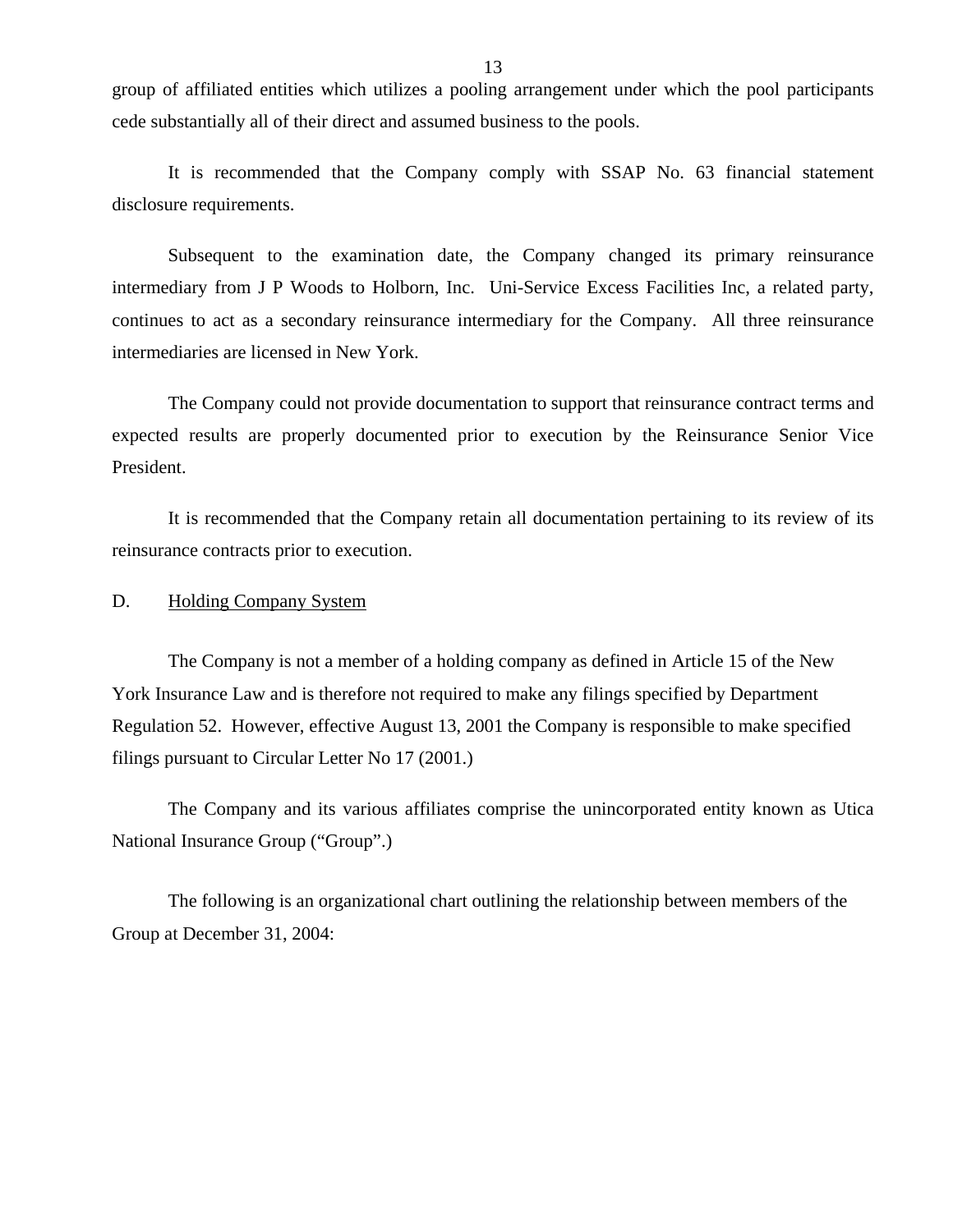Utica National Insurance Group



- 3.
- 

1.

2.

- 7. Owned 79% by Utica Mutual Insurance Company and 21%
	- by Graphic Arts Mutual Insurance Company.
- 4. Owned 100% by Utica National Life Insurance 8. A Texas Lloyds association of twelve underwriters under Company sponsorship of Utica Mutual Insurance Company.

14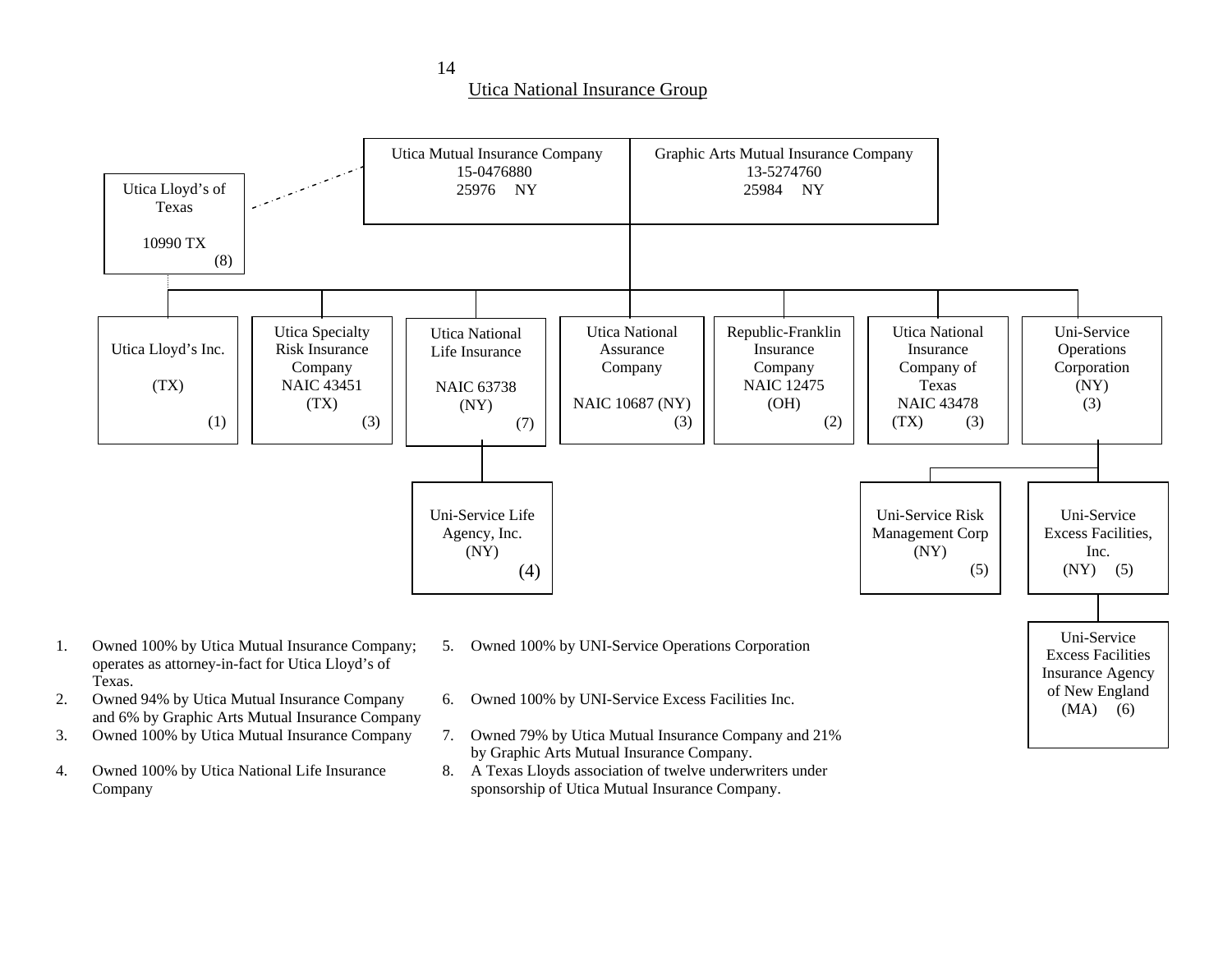At December 31, 2004, the Company was party to the following agreements with other members of its holding company system:

- Inter-Company pooling agreement with Utica Mutual Insurance Company, Republic-Franklin Insurance Company, Utica National Assurance Company, and Utica National Insurance Company of Texas (This agreement is described in Section 2C of this report).
- Common management agreement with Utica Mutual Insurance Company (This agreement was acknowledged by the Department on August 10, 1967).

### E. Abandoned Property Law

Section 1316 of the New York Abandoned Property Law provides that amounts payable to a resident of this state from a policy of insurance, if unclaimed for three years, shall be deemed to be abandoned property. Such abandoned property shall be reported to the comptroller on or before the first day of April each year. Such filing is required of all insurers regardless of whether or not they have any abandoned property to report.

The Company's abandoned property reports for the period of this examination were all filed on a timely basis pursuant to the provisions of Section 1316 of the New York Abandoned Property Law.

### F. Significant Operating Ratios

The following ratios have been computed as of December 31, 2004, based upon the results of this examination:

| Net premiums written to surplus as regards policyholders                               | $1.06$ to 1 |
|----------------------------------------------------------------------------------------|-------------|
| Liabilities to liquid assets (cash and invested assets less investments in affiliates) | 97.10%      |
| Premiums in course of collection to surplus as regards policyholders                   | 24.49%      |

All of the above ratios fall within the benchmark ranges set forth in the Insurance Regulatory Information System of the National Association of Insurance Commissioners.

The underwriting ratios presented below are on an earned/incurred basis and encompass the five-year period covered by this examination: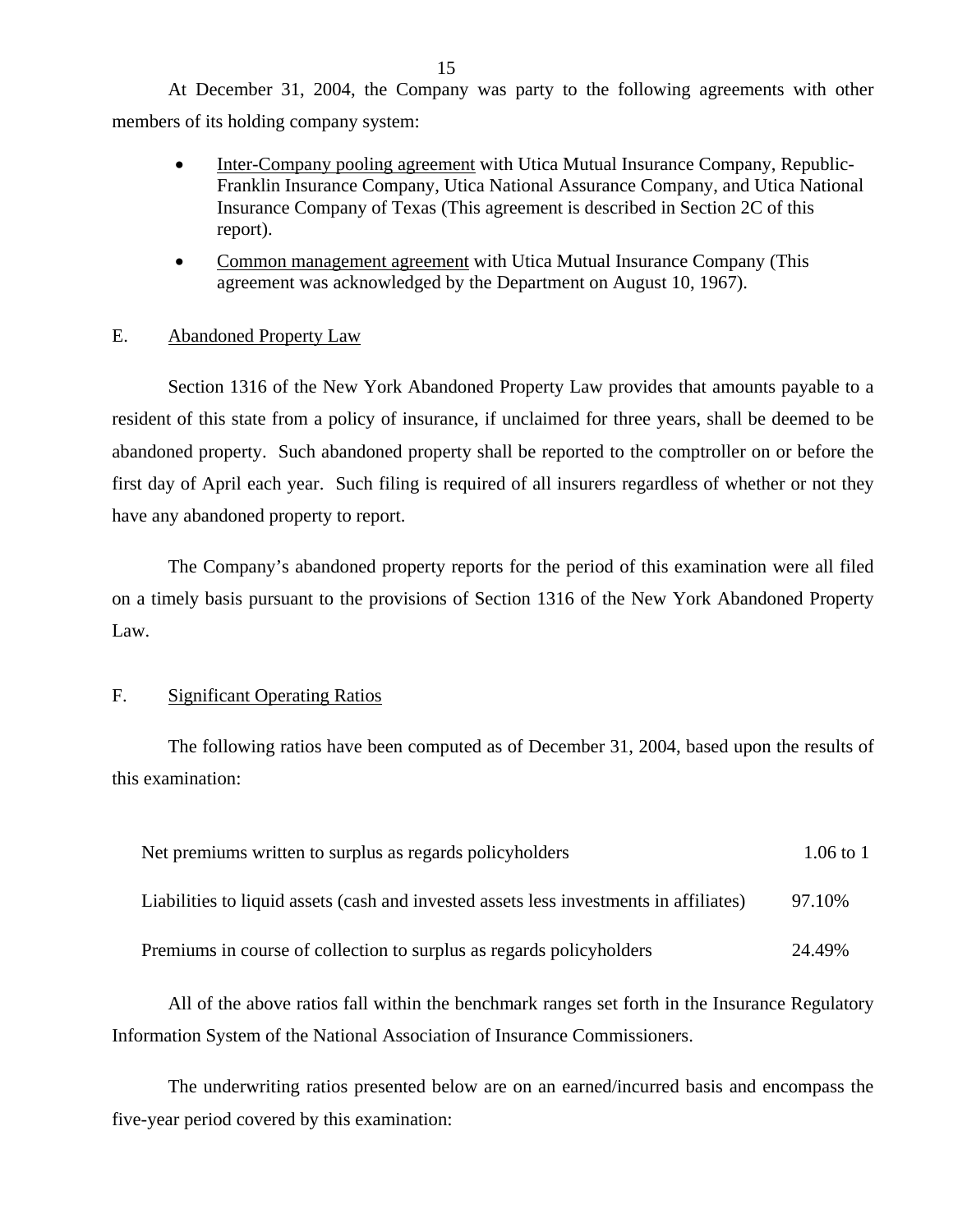|                                            | Amounts        | Ratios  |
|--------------------------------------------|----------------|---------|
| Loss and loss adjustment expenses incurred | \$133,019,956  | 82.0%   |
| Other underwriting expenses incurred       | 52,648,228     | 32.45   |
| Net underwriting loss                      | (23, 442, 199) | (14.45) |
| Premiums earned                            | \$162,225,985  | 100.00% |

### G. Accounts and Records

### a. Premiums and Considerations

### Uncollected Premiums and Agents' Balances in the Course of Collection (line 12.1)

On examination it was noted that the Company was reducing the non-admitted portion of

premiums and considerations as noted below:

- When an insured has multiple policies with the same agent, and the net amount for all the policies show a credit balance, the Company reduces the non-admitted amount by the amount owed for that policy;
- If the agent reports that they have received money from the insured, the Company reduces the balance owed by that amount. (The Company is treating payment to the agent as payment to the Company).
- When an insured has multiple policies with the Company and one policy has a credit balance on a direct billed policy and a balance over 90 days past due on an agency billed policy, the credit balance is used to off-set the over due balance.

This accounting treatment noted above is not in accordance with Statement of Statutory Accounting Practices (SSAP) No. 6, paragraph 9, which states:

"9. Nonadmitted amounts are determined as follows:

a. Uncollected Premium—To the extent that there is no related unearned premium, any uncollected premium balances which are over ninety days due shall be nonadmitted. If an installment premium is over ninety days due, the amount over ninety days due plus all future installments that have been recorded on that policy shall be nonadmitted;

b. Bills Receivable—Bills receivable shall be nonadmitted if either of the following conditions is present:

i. If any installment is past due, the entire bills receivable balance from that policy is nonadmitted; or

ii. If the bills receivable balance due exceeds the unearned premium on the policy for which the note was accepted, the amount in excess of the unearned premium is nonadmitted.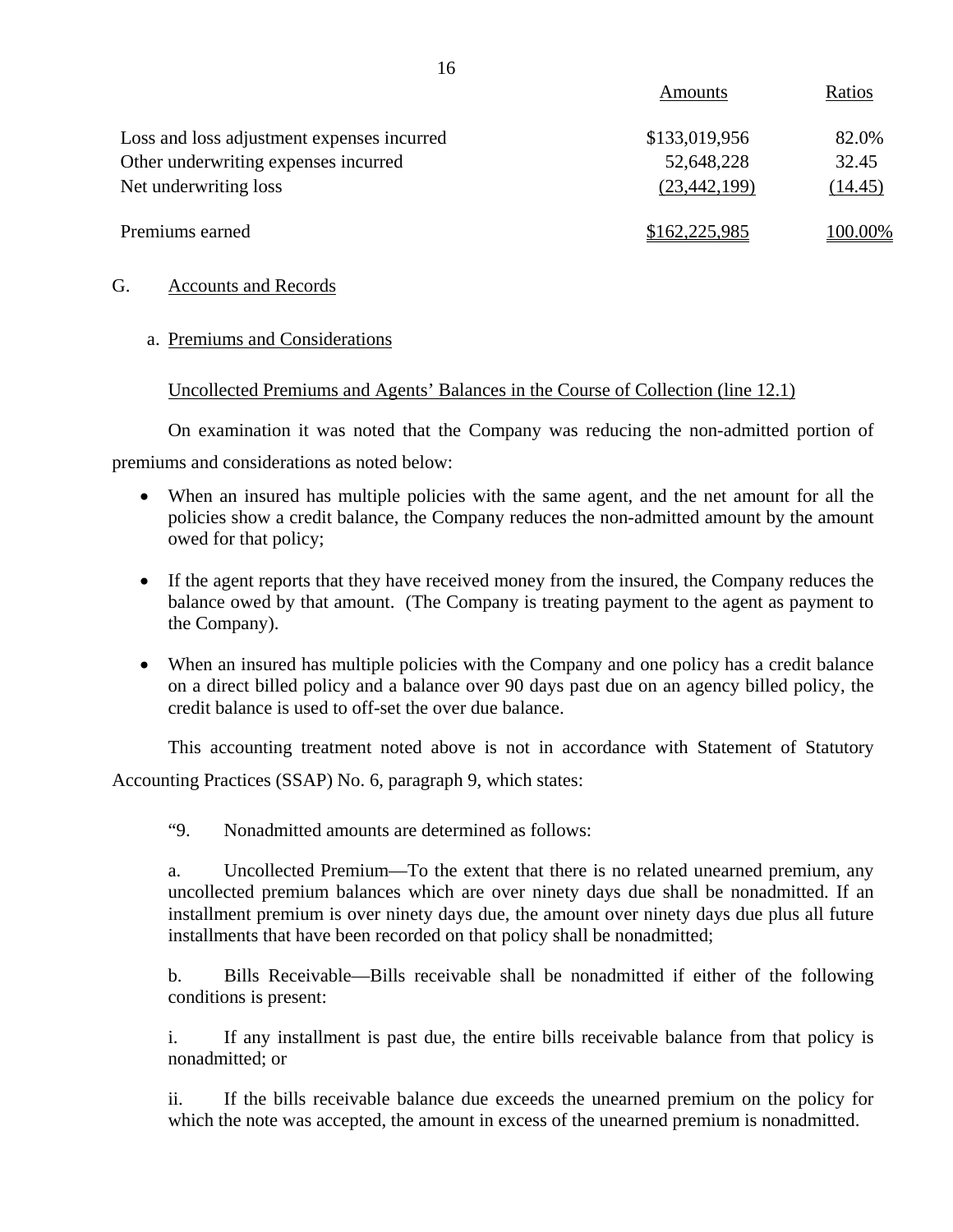c. Agents' Balances—The uncollected agent's receivable on a policy by policy basis which is over ninety days due shall be nonadmitted regardless of any unearned premium;

i. If amounts are both payable to and receivable from an agent on the same underlying policy, and the contractual agreements between the agent and the reporting entity permit offsetting, the nonadmitted portion of amounts due from that agent shall not be greater than the net balance due, by agent;

ii. If reconciling items between a reporting entity's account and an agent's account are over ninety days due, the amounts shall be nonadmitted."

Based on the statutory accounting guidance noted above, the Company should have nonadmitted that portion of the asset that did not comply with SSAP No. 6.

It is recommended that the Company comply with SSAP No. 6, Paragraph 9 when determining its nonadmitted uncollected premiums and agents balances.

The changes caused by these procedures are not material to the examination and, therefore, no adjustment to "Surplus as regards policyholders" will be made.

### b. Certified Public Accountant Engagement Letter

On examination it is determined that that the engagement letter entered into between Utica National Insurance Group and PricewaterhouseCoopers, LLP, its independent auditor, is not in compliance with Department Regulation 118. According to Part 89.2 of Department Regulation No. 118, such contract must specify the following:

> "(a) on or before May  $31<sup>st</sup>$ , the CPA shall provide an audited financial statement of such insurer and of any subsidiary required by section 307(b)(1) of the Insurance Law together with an opinion on the financial statements of such insurer and any such subsidiary for the prior calendar year and an evaluation of the insurer's and any such subsidiary's accounting procedures and internal control systems as are necessary to the furnishing of the opinion;

> (b) any determination by the CPA that the insurer has materially misstated its financial condition as reported to the superintendent or that the insurer does not meet minimum capital or surplus to policyholder requirements set forth in the Insurance Law shall be given by the CPA, in writing, to the superintendent within 15 calendar days following such determination; and

> (c) the workpapers and any communications between the CPA and the insurer relating to the audit of the insurer shall be made available for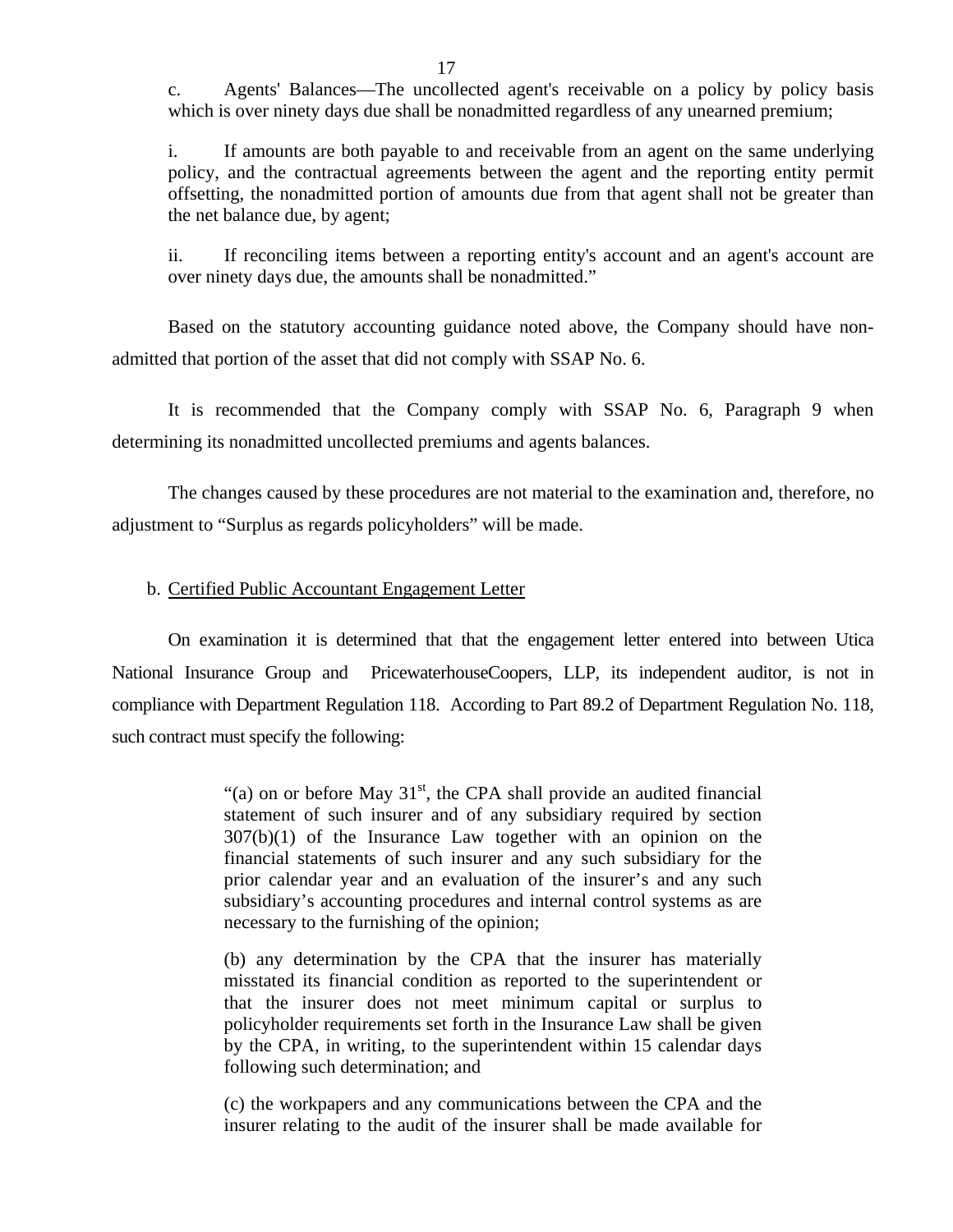review by the superintendent at the offices of the insurer, at the Insurance Department or at any other reasonable place designated by the superintendent. The CPA must retain for review such workpapers and communications in accordance with the provisions of Part 243 of this Title (Regulation 152). More specifically, such workpapers and communications must be retained by the CPA for the period specified in sections  $243.2(b)(7)$  and (c) of this Title. For the purposes of this subdivision, the workpapers and communications shall be deemed to have been created on the date the filing required by section 89.2(a) of this Part was submitted to the superintendent."

The engagement letter entered into between the company and PricewaterhouseCoopers LLP, dated November 10, 2004 for the 2004 audit period contained none of the required provisions. As a result, the contract between Utica National Insurance Group and the independent auditor is not in compliance with Department Regulation 118.

It is recommended that the Company comply with Department Regulation 118 by entering into future contracts with its independent auditor that contains the requisite provisions.

### c. Custodial Agreement

The examination reviewed the custodial agreement between the Company and the Bank of New York, the Company's custodian. The custodial agreement lacked the following safeguards and controls required by Part 1, Section IV(J) of the NAIC Financial Condition Examiners Handbook.

2a. The custodian is obligated to indemnify the insurance company for any insurance company's loss of securities in the custodian's custody, except that, unless domiciliary state law, regulation, or administrative action otherwise require a stricter standard (Section 2.b. sets forth an example of such a stricter standard), the bank or trust company shall not be so obligated to the extent that such loss was caused by other than the negligence or dishonesty of the custodian . . .

2c. In the event of a loss of the securities for which the custodian is obligated to indemnify the insurance company, the securities shall be promptly replaced or the value of the securities and the value of any loss of rights or privileges resulting from said loss of securities shall be promptly replaced . . .

2e. In the event that the custodian gains entry in a clearing corporation through an agent, there should be a written agreement between the custodian and the agent that the agent shall be subjected to the same liability for loss of securities as the custodian. If the agent is governed by laws that differ from the regulation of the custodian, the Commissioner of Insurance of the state of domicile may accept a standard of liability applicable to the agent that is different from the standard liability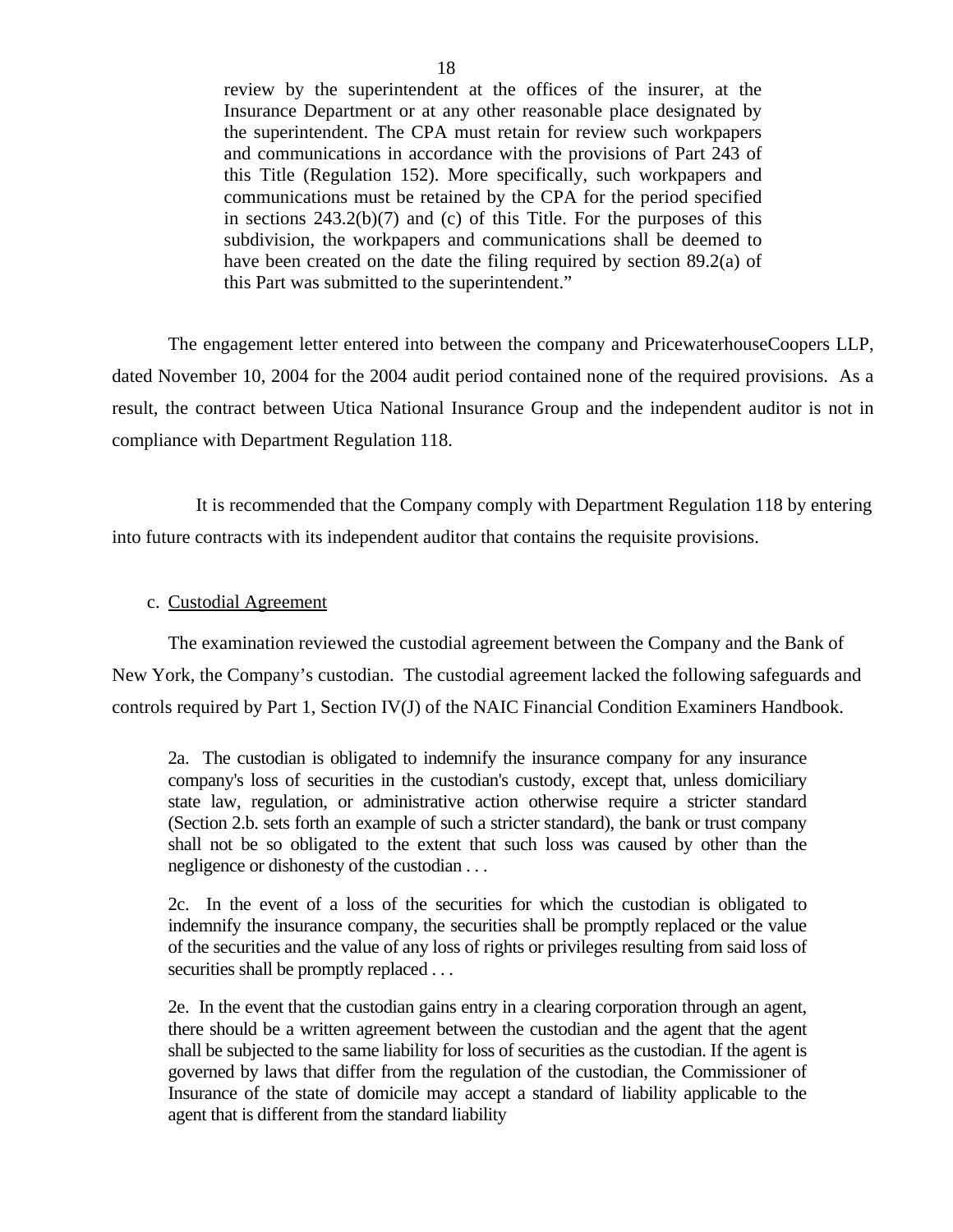2f. If the custodial agreement has been terminated or if 100% of the account assets in any one custody account have been withdrawn, the custodian shall provide written notification, within three business days of termination or withdrawal, to the insurer's domiciliary commissioner; . .

2h. The custodian and its agents, upon reasonable request, shall be required to send all reports which they receive from a clearing corporation or the Federal Reserve book-entry system which the clearing corporation or the Federal Reserve permits to be redistributed and reports prepared by the custodian's outside auditors, to the insurance company on their respective systems of internal control . . .

2i. To the extent that certain information maintained by the custodian is relied upon by the insurance company in preparation of its annual statement and supporting schedules, the custodian agrees to maintain records sufficient to verify such information. (The agreement falls short - it only agrees to "make reasonable effort to procure" this information.)

2l. The foreign bank acting as a custodian, or a U.S. custodian's foreign agent, or a foreign clearing corporation is only holding foreign securities or securities required by the foreign country in order for the insurer to do business in that country. A US custodian must hold all other securities.

It was further noted that the Companies answered "yes" to the General Interrogatory # 23 in the filed annual statements at December 31, 2004, and listed the Bank of New York custodial agreement as an agreement that complied with the NAIC's Financial Condition Examiners Handbook.

It is recommended that the Companies comply with Part 1 Section IV(J) of the NAIC Financial Condition Examiners Handbook by revising its custodial agreements to include all of the requisite safeguards and controls.

It is further recommended that the Companies respond appropriately to the general interrogatories in all future annual statements filed with this Department.

### d. Preparation of the Annual Statement

The examination noted several instances where the filed annual statement was not prepared in accordance with the NAIC's Annual Statement Instructions. It was noted that certain line accounts were reported as write-in items (i.e "Advance premiums" were reported as an "Aggregate write-in liability"); certain balance sheet accounts were reported on the incorrect line (i.e. certain "Commissions payable" were netted against "Uncollected premiums" rather than as a liability for "Commissions payable" and unidentified cash receipts, premium payments greater than the amount billed and deposits for policies that have been issued were reported as reductions to agents' balances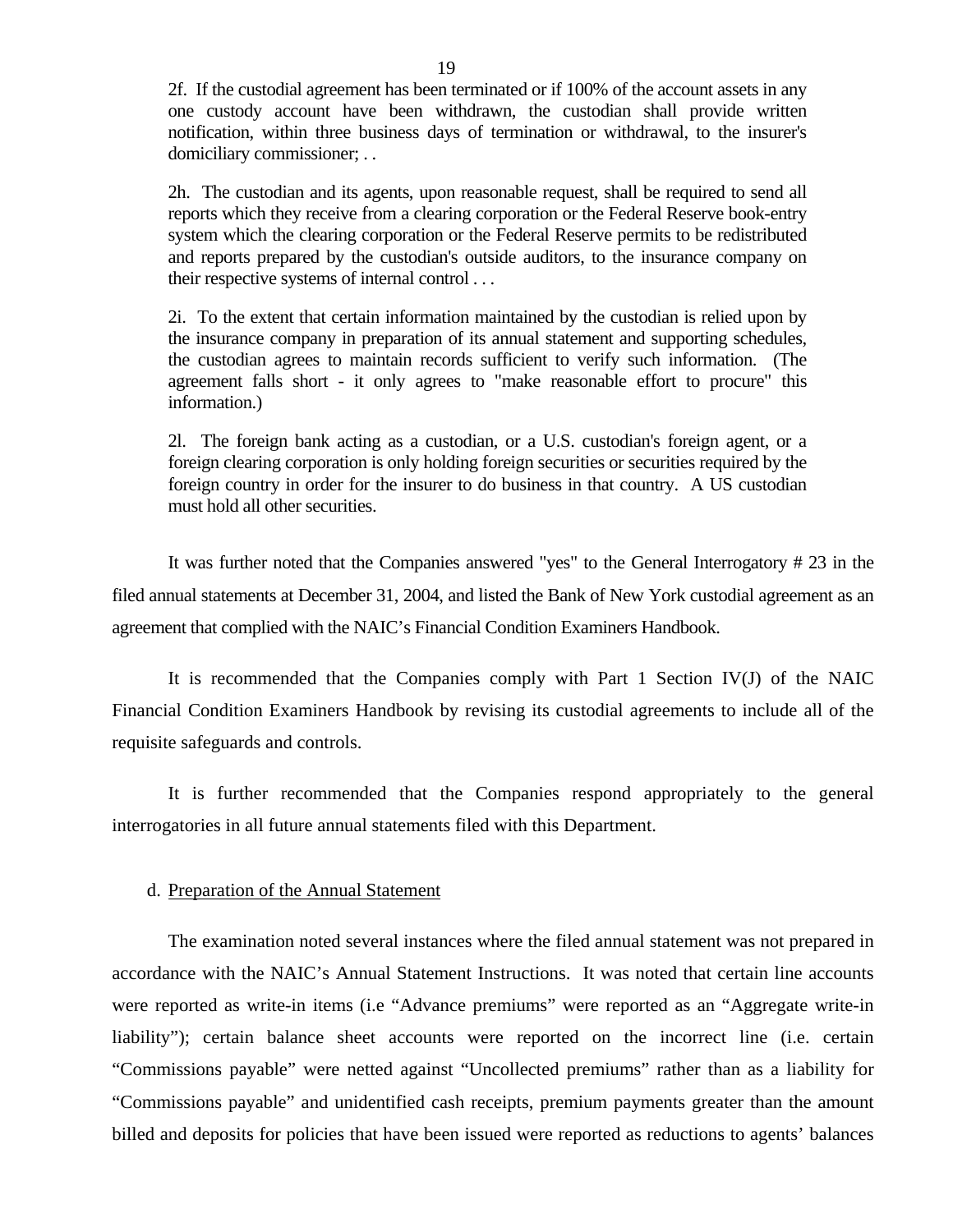or as a write-in liability rather than as a liability for "Remittances and items not allocated"); and a number of disclosures stated in the "Notes to Financial Statements" were either incorrect or incomplete (Notes 23, 24,26,27).

It is recommended that the Company exercise more care in the preparation of its filed statements and fully comply with the NAIC Annual Statement Instructions for all future statements filed with this Department.

### e. Internal Controls

### i. Manual Journal Entries

The Company has no formal written policy regarding the posting of manual entries to the Company's journals. The Company limits who is authorized and has the ability to make these entries, but there is no written policy regarding this.

It is recommended that the Company institute a formal approval policy to document and control manual entries made to the Company's books and records.

### ii. Surety Bonds

The examination noted several internal control deficiencies regarding the issuance of surety bonds. These deficiencies included lack of documentation, incomplete applications, reconciliation of the powers of attorney and inadequate record keeping by agents.

It is recommended that the Company institute the necessary internal controls to prevent possible defalcation of the bonds.

### iii. Draft Control

Twice during the examination period the Company lost drafts. After the first occurrence, the Company's internal audit unit recommended that certain controls be instituted to ensure the safety of the drafts. The recommended controls were only partially instituted prior to the second loss. Further, the examination noted that one claims office was using drafts out of sequence and the draft log at that office was incomplete.

Further, the drafts had no dollar limitation spelled out on the draft, there is no formal procedure to count the drafts held at agencies and there is no list of authorized agency signatories.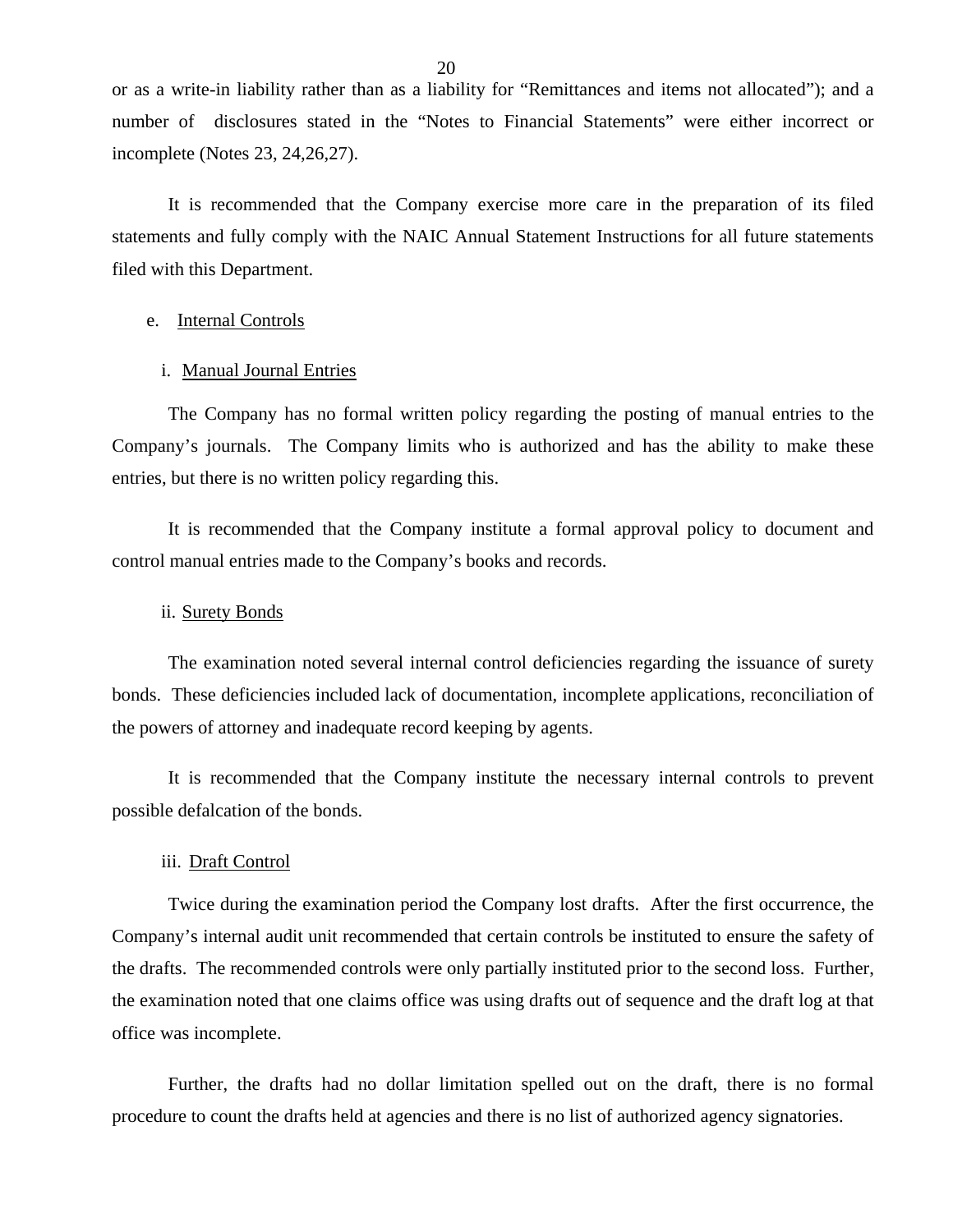It is recommended that the Company strengthen its controls of draft stock.

It is recommended that the Company count the drafts held at the agencies during the agency audit process.

It is recommended that the Company require each agency to submit a list of authorized signatories.

### iii. Review of Investment Managers

The Company failed to perform the necessary "due diligence" on one of its investment managers. In response to the Department question "Does management periodically evaluate the financial condition and capabilities of bank, broker/dealers, servicing agents, property managers and others with whom the insurer has established business relationships" the Company stated that they relied on SAS 70 reports prepared by the entities' certified public accountant.

The examination was notified by the investment manager that a SAS 70 was not performed on their Company. Further, the Company could provide no substantiation that it had performed a review of this entity other than a recommendation from an external consultant.

It is recommended that the Company perform the necessary "due diligence" on all banks, broker/dealers, servicing agents, property managers and others with whom the insurer has established a business relationship.

Subsequent to the examination date the Company severed its relationship with this investment manager.

### f. Record Retention

During the review of the Company's claims data it was noted that there were a substantial number of gaps present in the claim numbers recorded in that database. The gaps in the claim numbers result from errors in the initial keying/ creation of the claim. The gaps represent situations where keying errors have occurred and are corrected by deletion of the initial claim and the re-keying of the information using a new claim number. When these deletions are made, the Company's system generates a report of the claim number that was deleted. However, that report is only maintained for a period of thirty-seven days.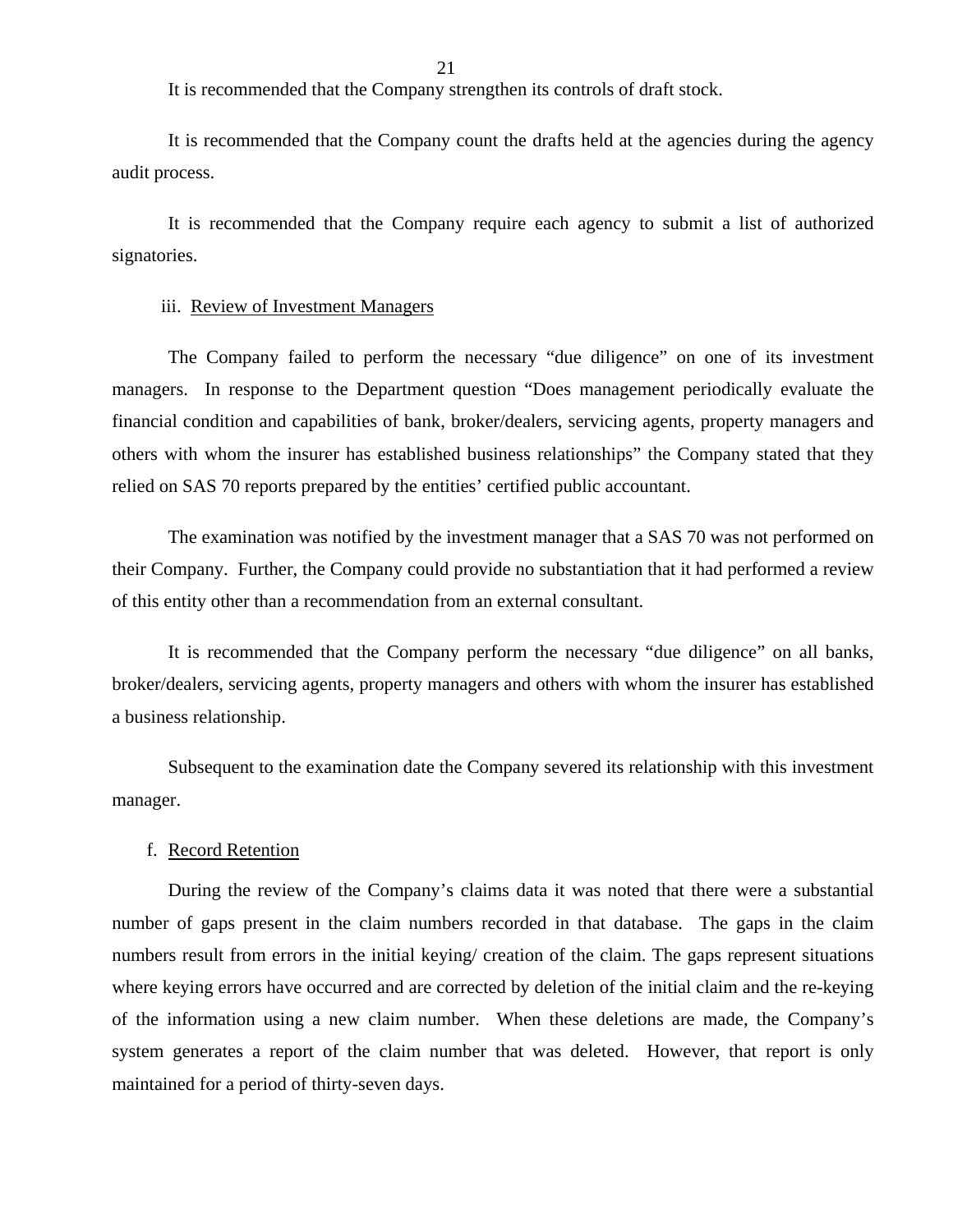Department Regulation 152 requires the records to be held for six calendar years from creation or until the filing of the report on examination in which the record was subject to review, whichever is longer.

It is recommended that the Company retain this report and any similar reports that capture the detail of the information keyed on a claim prior to its deletion.

Subsequent to the examination, the Company instituted a program to retain this information for the period required by Department Regulation 152.

### g. Allocation of expenses

The examination reviewed the manner in which the Company allocates its expenses and the compliance of this allocation with Department Regulation 30. The following discrepancies were found:

> Department Regulation 30 requires that the Company produce and maintain an "Allocation of salaries, recapitulation of salaries, and detail of allocation bases" for each 12 month period. The Company did not produce this allocation of salaries."

It is recommended that the Company produce and maintain the records in the form and manner required by Department Regulation 30.

### H. Expense Limitations for Mutual Companies

Section 4110(a) of the New York Insurance Law provides that no domestic mutual property/casualty insurance company "shall expend in any one calendar year for management expenses a greater amount than thirty percent of its net premium income for such year." Review of the expenses for the five-year period under examination revealed that the Company exceeded the management expense limits in all five years.

It is recommended that the Company comply with the management expense limitations set forth in Section 4110(a) of the New York Insurance Law.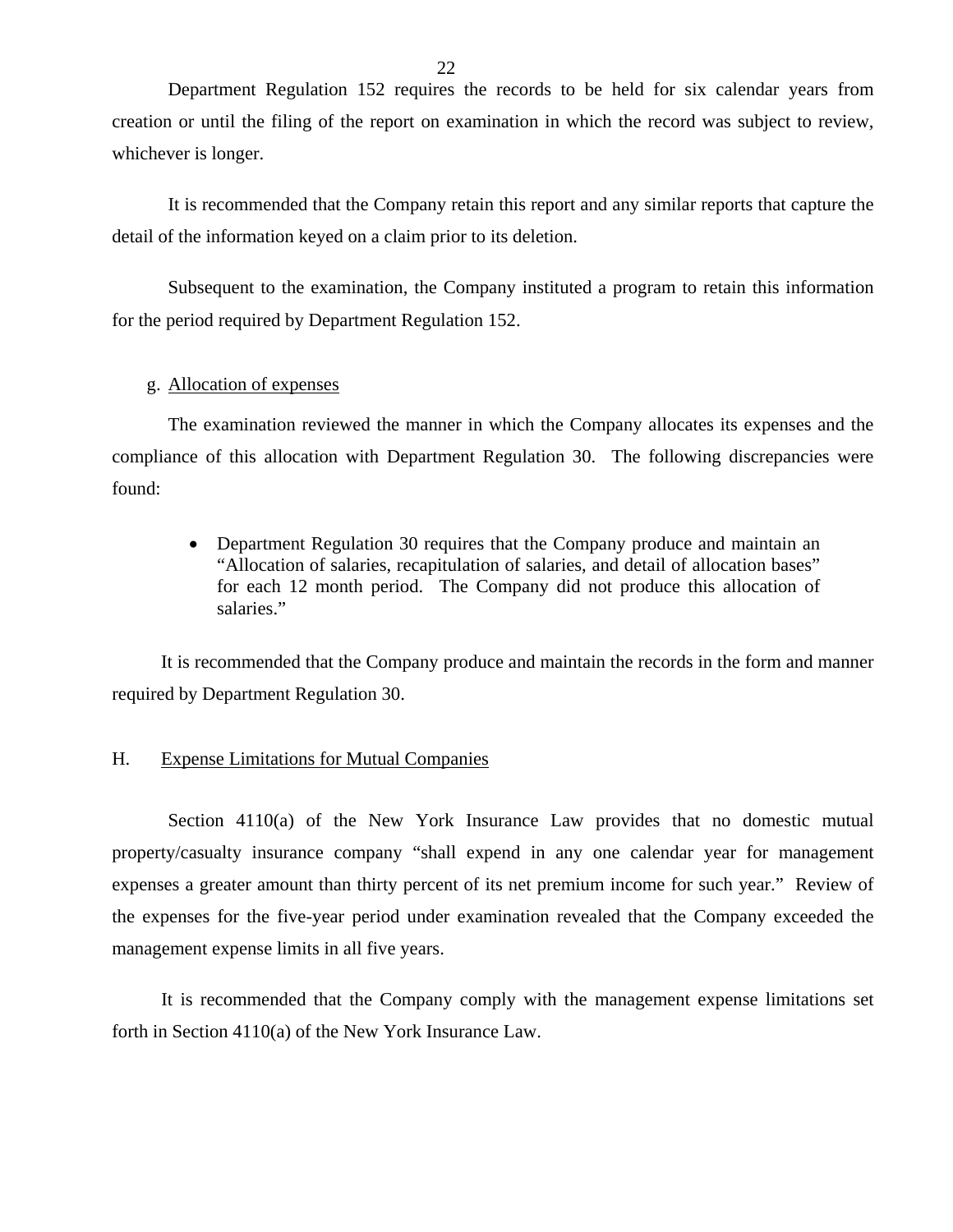## 23 **3. FINANCIAL STATEMENTS**

# A Balance Sheet

The following shows the assets, liabilities and surplus as regards policyholders as of December 31, 2004 as determined by this examination and as reported by the Company:

|                                                                                 |               | Examination       |               | Company       | Surplus            |
|---------------------------------------------------------------------------------|---------------|-------------------|---------------|---------------|--------------------|
| Assets                                                                          |               | <b>Assets Not</b> | Net Admitted  | Net Admitted  | <b>Increase</b>    |
|                                                                                 | Assets        | Admitted          | Assets        | Assets        | (Decrease)         |
| <b>Bonds</b>                                                                    | \$75,933,764  | $\overline{0}$    | \$75,933,764  | \$75,933,764  | \$<br>$\mathbf{0}$ |
| Preferred stocks                                                                | 0             | $\Omega$          | $\Omega$      | $\Omega$      | $\Omega$           |
| Common stocks                                                                   | 16,654,182    | $\theta$          | 16,654,182    | 16,654,182    | $\boldsymbol{0}$   |
| Cash, cash equivalents and short-term<br>investments                            | 3,367,656     | $\overline{0}$    | 3,367,656     | 3,367,656     | $\mathbf{0}$       |
| Investment income due and accrued                                               | 990,913       | $\Omega$          | 990,913       | 990,913       | $\Omega$           |
| Uncollected premiums and agents'                                                |               |                   |               |               |                    |
| balances in the course of collection                                            | 7,786,554     | 139,311           | 7,647,243     | 7,535,309     | 111,934            |
| Deferred premiums, agents' balances and<br>installments booked but deferred and |               |                   |               |               |                    |
| not yet due                                                                     | 2,703,949     | 17,696            | 2,686,253     | 2,686,253     | $\theta$           |
| Accrued retrospective premiums                                                  | 14,266        | 1,427             | 12,839        | 12,839        | $\Omega$           |
| Amounts recoverable from reinsurers                                             | 1,365,588     | $\Omega$          | 1,365,588     | 1,365,588     | $\Omega$           |
| Current federal and foreign income tax<br>recoverable and interest thereon      | 268,245       | $\Omega$          | 268,245       | 268,245       | $\Omega$           |
| Net deferred tax asset                                                          | 2,123,920     | 1,172,320         | 951,600       | 2,123,920     | (1,172,320)        |
| Guaranty funds receivable or on deposit                                         | 1,542,044     | $\Omega$          | 1,542,044     | 1,542,044     | $\Omega$           |
| Electronic data processing equipment                                            |               |                   |               |               |                    |
| and software                                                                    | 83,193        | $\mathbf{0}$      | 83,193        | 83,193        | $\Omega$           |
| Furniture and equipment, including<br>health care delivery assets               | 149,751       | 149,751           | $\mathbf{0}$  | $\theta$      | $\mathbf{0}$       |
| Other assets nonadmitted                                                        | 22,039        | 22,039            | $\mathbf{0}$  | $\theta$      | $\mathbf{0}$       |
| Aggregate write-ins for other than<br>invested assets                           | 5,566,995     | 429,740           | 5,137,255     | 5,137,255     | $\underline{0}$    |
| Total assets                                                                    | \$118,573,059 | \$1,932,284       | \$116,640,775 | \$117,701,159 | \$(1,060,385)      |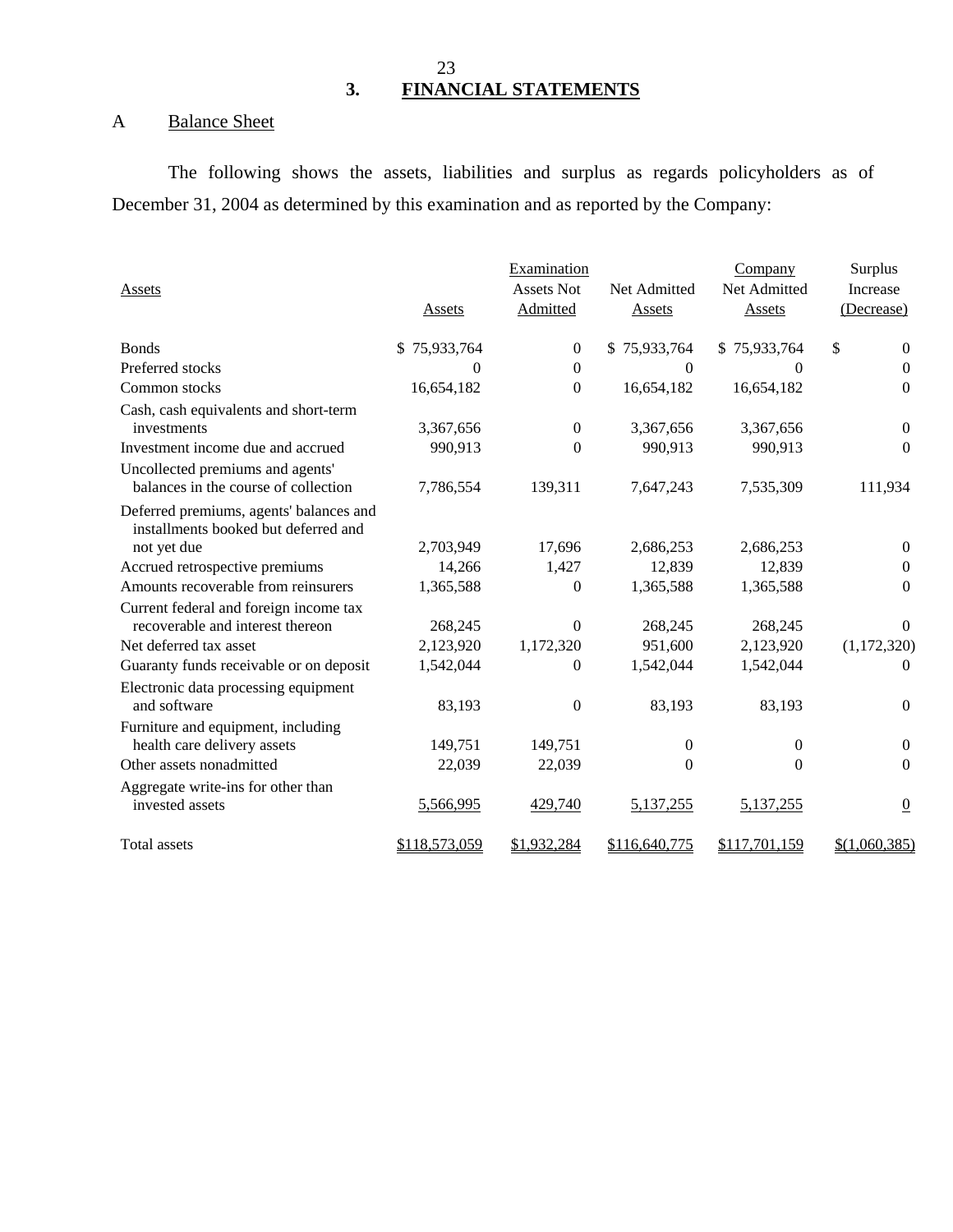| Liabilities, surplus and other funds<br>Liabilities                                                                              | Examination   | Company       | Surplus<br><b>Increase</b><br>(Decrease) |
|----------------------------------------------------------------------------------------------------------------------------------|---------------|---------------|------------------------------------------|
| Losses and Loss adjustment expenses                                                                                              | \$59,857,744  | \$58,986,676  | (871,068)<br>\$.                         |
| Reinsurance payable on paid losses and loss adjustment expenses<br>Commissions payable, contingent commissions and other similar | 0             | $\theta$      | $\theta$                                 |
| charges                                                                                                                          | 1,101,499     | 879,815       | (221, 684)                               |
| Other expenses (excluding taxes, licenses and fees)                                                                              | 1,773,553     | 1,947,320     | 173,767                                  |
| Taxes, licenses and fees (excluding federal and foreign income taxes)                                                            | 2,071,224     | 2,071,224     | 0                                        |
| Unearned premiums                                                                                                                | 16,310,605    | 16,310,605    | $\theta$                                 |
| Policyholders (dividends declared and unpaid)                                                                                    | 566,449       | 566,449       | 0                                        |
| Ceded reinsurance premiums payable (net of ceding commissions)                                                                   | 458,779       | 458,779       | 0                                        |
| Amounts withheld or retained by company for account of others                                                                    | 1,156,827     | 1,156,827     | 0                                        |
| Provision for reinsurance                                                                                                        | 693,394       | 693,394       | 0                                        |
| Drafts outstanding                                                                                                               | 8,258         | 8,258         | 0                                        |
| Payable to parent, subsidiaries and affiliates                                                                                   | 611,975       | 611,975       | $\theta$                                 |
| Aggregate write-ins for liabilities                                                                                              | 805,132       | 805,132       | $\Omega$                                 |
| <b>Total liabilities</b>                                                                                                         | \$85,415,439  | \$84,496,454  | (918, 985)                               |
| <b>Surplus and Other Funds</b>                                                                                                   |               |               |                                          |
| Aggregate write-ins for special surplus funds                                                                                    | \$186,932     | \$186,932     | \$<br>$\Omega$                           |
| Aggregate write-ins for other than special surplus funds                                                                         | 1,700,000     | 1,450,000     | 250,000                                  |
| Unassigned funds (surplus)                                                                                                       | 29,338,403    | 31,567,773    | (2,229,370)                              |
| Surplus as regards policyholders                                                                                                 | \$31,225,335  | \$33,204,705  | \$(1,979,370)                            |
| Total surplus and other funds                                                                                                    | \$116,640,774 | \$117,701,159 |                                          |

NOTE: The Internal Revenue Service has completed its audits of the Company's Federal Income Tax returns through tax year 2001. All material adjustments, if any, made subsequent to the date of examination and arising from said audits, are reflected in the financial statements included in this report. The Internal Revenue Service is scheduled to begin the audit of the tax returns covering tax years 2002, 2003 and 2004. The examiner is unaware of any potential exposure of the Company to any tax assessment and no liability has been established herein relative to such contingency.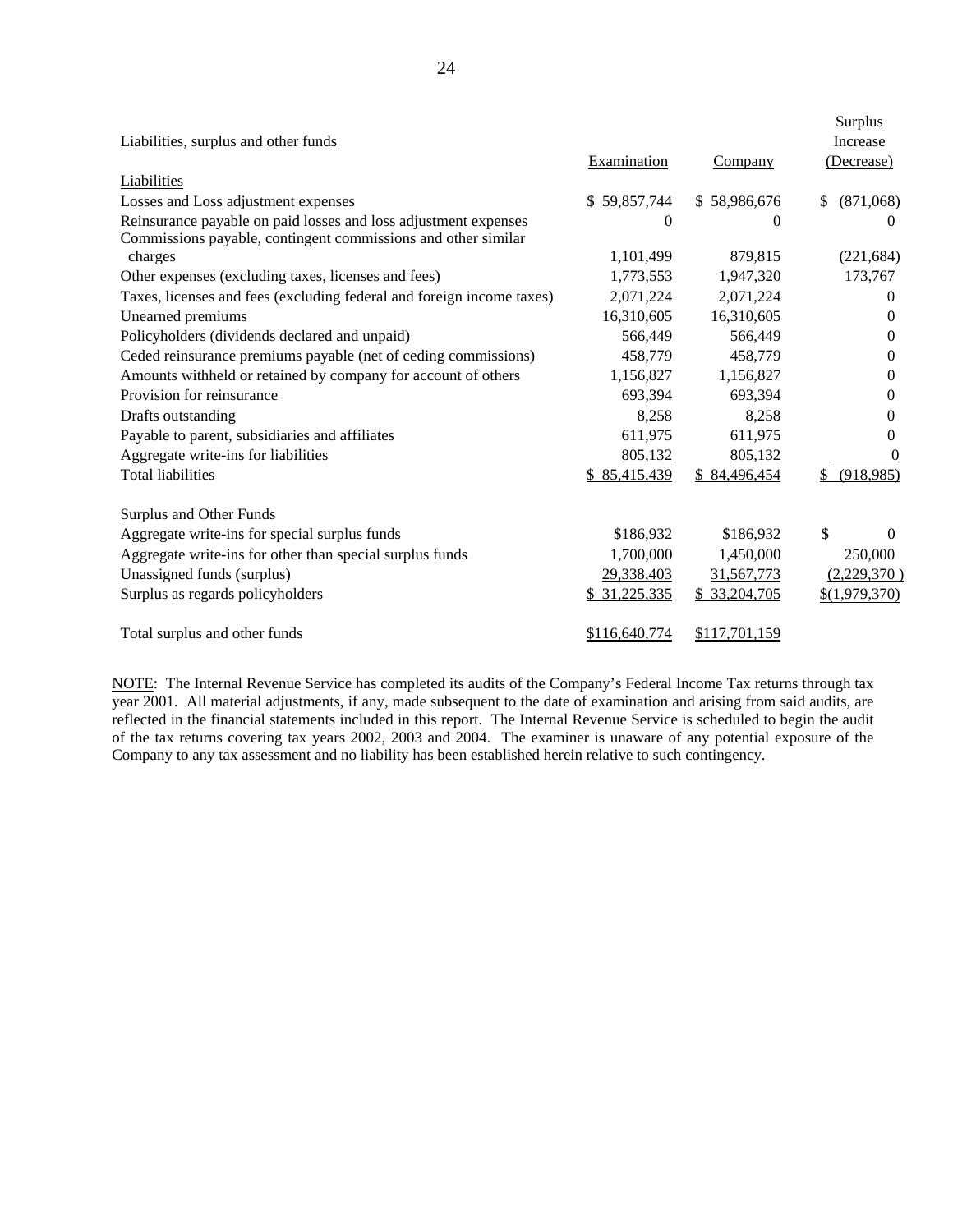# B. Underwriting and Investment Exhibit

Surplus as regards policyholders decreased \$163,899 during the five-year examination period January 1, 2000 through December 31, 2004, detailed as follows:

| <b>Underwriting Income</b>                                                                                                                                              |                                               |                        |
|-------------------------------------------------------------------------------------------------------------------------------------------------------------------------|-----------------------------------------------|------------------------|
| Premiums earned                                                                                                                                                         |                                               | \$162,225,985          |
| Deductions:<br>Losses and Loss adjustment expenses incurred<br>Other underwriting expenses incurred<br>Aggregate write-ins for underwriting deductions                  | \$133,019,956<br>52,648,228<br>$\overline{0}$ |                        |
| Total underwriting deductions                                                                                                                                           |                                               | 185,668,184            |
| Net underwriting gain or (loss)                                                                                                                                         |                                               | \$(23,442,199)         |
| <b>Investment Income</b>                                                                                                                                                |                                               |                        |
| Net investment income earned<br>Net realized capital gain                                                                                                               | \$23,046,748<br>(376,900)                     |                        |
| Net investment gain or (loss)                                                                                                                                           |                                               | 22,669,848             |
| Other Income                                                                                                                                                            |                                               |                        |
| Net gain or (loss) from agents' or premium balances charged off<br>Finance and service charges not included in premiums<br>Aggregate write-ins for miscellaneous income | \$<br>(523, 853)<br>583,358<br>(59, 876)      |                        |
| Total other income                                                                                                                                                      |                                               | $\frac{1}{2}$<br>(371) |
| Net income before dividends to policyholders and before federal<br>and foreign income taxes                                                                             |                                               | \$<br>(772, 722)       |
| Dividends to policyholders                                                                                                                                              |                                               | 2,938,643              |
| Net income after dividends to policyholders but before federal<br>and foreign income taxes                                                                              |                                               | \$ (3,711,365)         |
| Federal and foreign income taxes incurred                                                                                                                               |                                               | (475, 144)             |
| Net Income                                                                                                                                                              |                                               | \$ (3,236,221)         |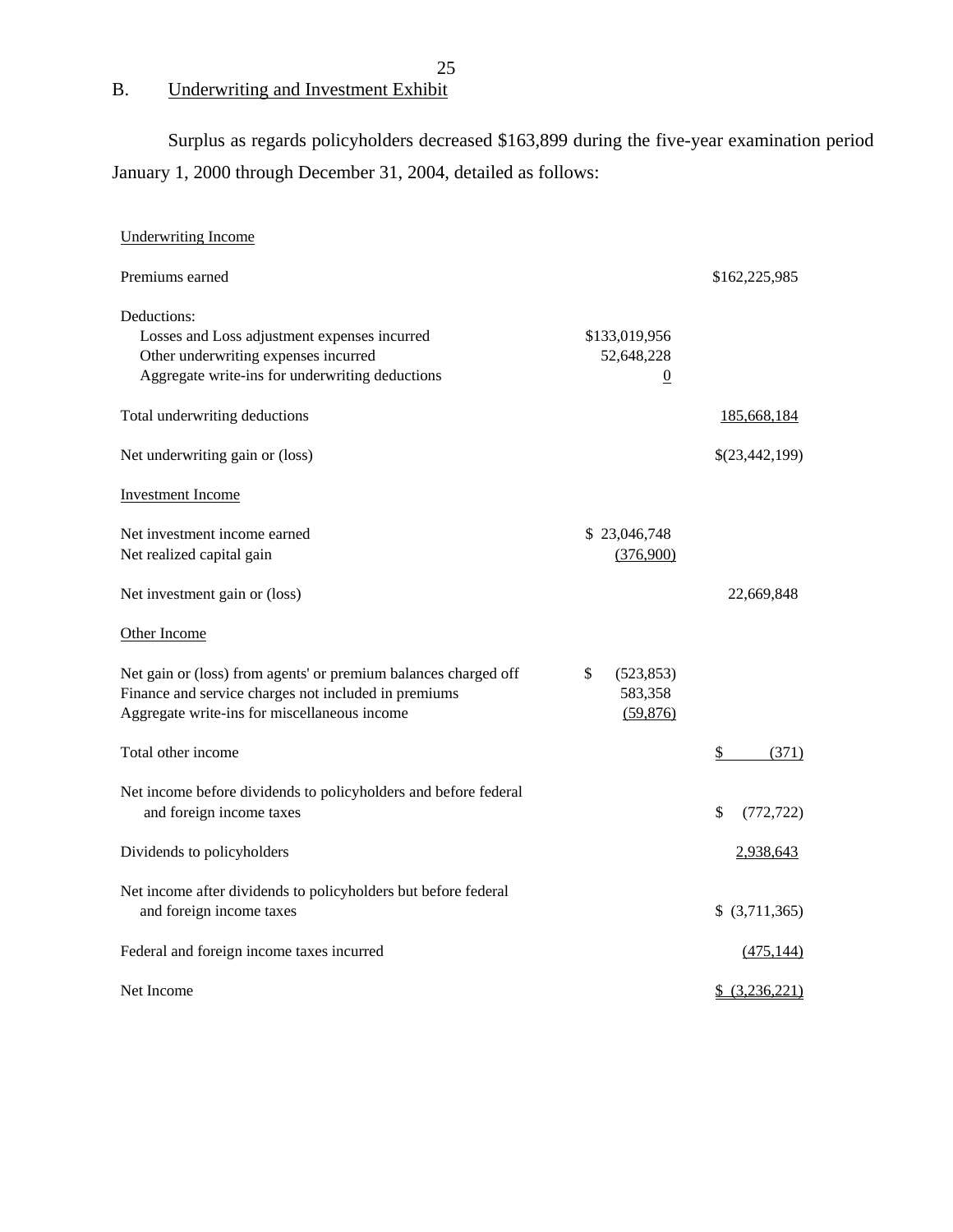### C. Capital and Surplus Accounts

Surplus as regards policyholders per report on examination as of December 31, 1999 \$31,389,234

# Gains in Losses in **Surplus** Surplus Surplus Surplus Surplus Surplus Surplus Surplus Surplus Surplus Surplus Surplus Surplus Surplus Surplus Surplus Surplus Surplus Surplus Surplus Surplus Surplus Surplus Surplus Surplus Surplus Surplus Surp Net income \$3,236,221 Net unrealized capital gains or (losses) \$2,410,810 Change in net deferred income tax 522,346 Change in nonadmitted assets 1,035,721 Change in provision for reinsurance 220,529 Cumulative effect of changes in accounting principles 418,733 Aggregate write-ins for gains and losses in surplus \_\_\_\_\_\_\_\_\_\_\_\_\_\_ 257,294 Total gains and losses \$3,968,877 \$4,132,776 Net increase (decrease) in surplus (163,899) Surplus as regards policyholders per report on examination as of December 31, 2004 \$31,225,335

### **4. UNCOLLECTED PREMIUMS AND AGENTS BALANCES IN THE COURSE OF COLLECTION**

The examination admitted asset of \$7,647,243 is \$111,934 more than the \$7,535,309 reported by the Company in its December 31, 2004, filed annual statement. The examination change is due to the following:

- Increase of \$215,626 representing commissions payable on direct billed premiums, which has been reclassified as a liability under the caption 'Commissions payable.' (See item 7 in this report).
- Increase of \$70,075 representing commissions payable to brokers', which has been reclassified as a liability under the caption 'Commissions payable.' (See item 7 in this report). It is noted that the amount was also incorrect - it should have been \$6,058.
- Decrease of \$173,767 representing commissions payable for agency billed policies, which were reported under the caption 'Other expenses' in the Company's filed annual statement. This item has been reclassified as a reduction to the captioned asset pursuant to SSAP No. 6, paragraph 6, which states that premiums owed by agents shall be reflected net of commissions. (See item 9 in this report).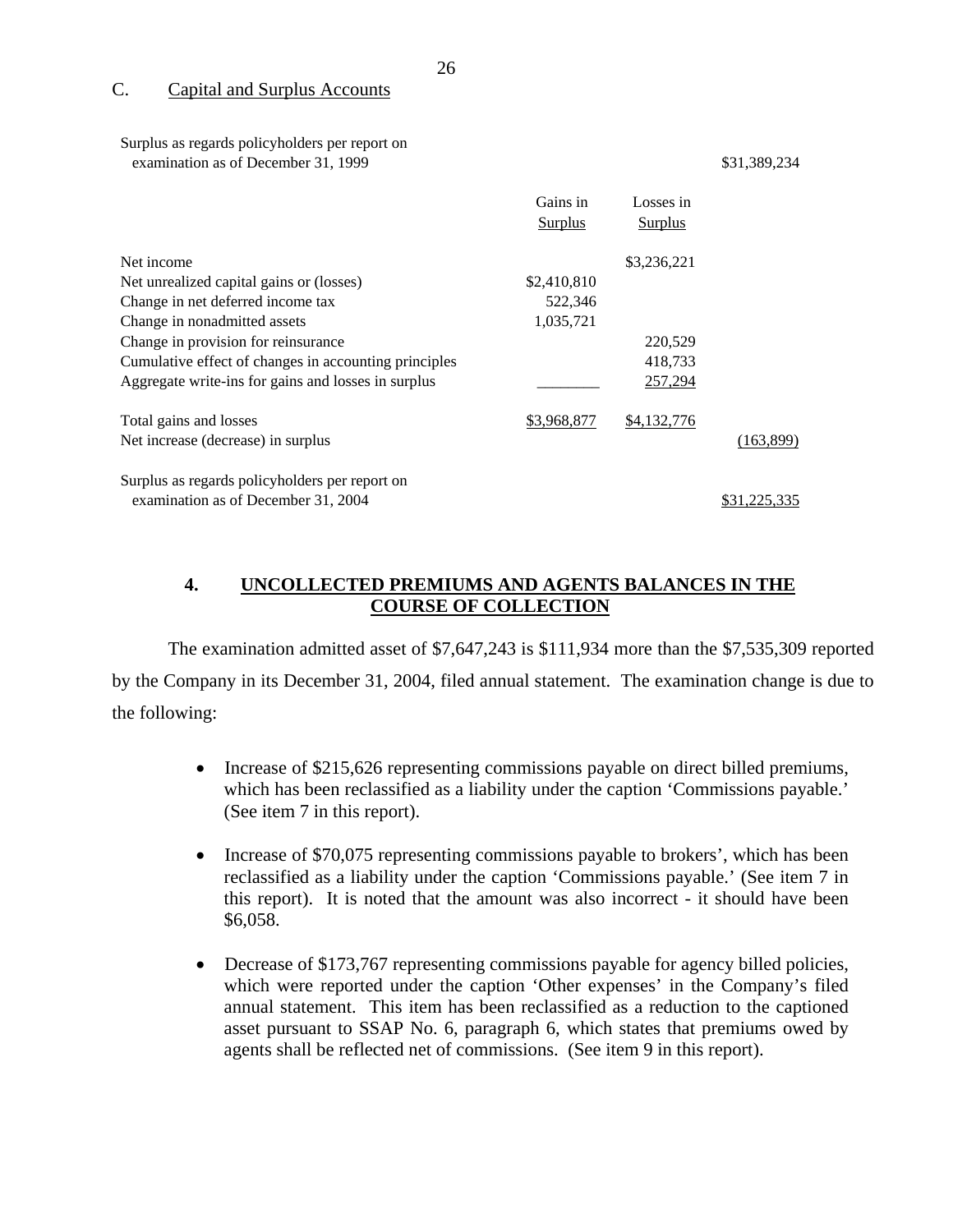### 27 **5. NET DEFERRED TAX ASSET**

The examination asset for the captioned items of \$951,600 is \$1,172,320 less than the \$2,123,920 reported by the Company in its December 31, 2004, filed annual statement. The examination change is due to the Company's computation of a deferred tax asset for the proposed sale of Utica Life Insurance Company (ULIC), a 21% owned affiliate.

The Company had a prospective buyer for its Utica Life Insurance Company for which it had not entered into a formal. The estimate of the valuation of the profit on the sale of the life company portion of the deferred tax asset was based on an actuarial assumption of the future cash flows of ULIC rather than a buy/sell agreement with a prospective buyer. To date, the Company has not entered into an agreement to sell that Company.

SSAP No. 10, paragraph 5, states in part:

"A reporting entity's balance sheet shall include deferred income tax assets (DTA's) and liabilities (DTL's), the *expected* future tax consequences of temporary differences generated by statutory accounting, as defined in paragraph 11 of FAS 109" (*emphasis added*.)

A possible sale of Company assets does not qualify as an "*expected future tax consequence"*  since there is no reasonable expectation that the sale would be completed. The Company could provide no definitive statutory guidance to support this potential sale as a deferred tax asset. Given that the sale has yet to materialize, it would be appropriate for the Company to exclude the tax benefit on the potential sale of this property.

### **6. LOSSES AND LOSS ADJUSTMENT EXPENSES**

The examination liability for the captioned items of \$59,857,744 is \$871,068 more than the \$58,986,676 reported by the Company in its December 31, 2004, filed annual statement. The examination change is due to the following:

- One-year development of losses and allocated loss adjustment expenses in the amount of \$832,360 as reported by the Company in its 2005 filed annual statement;
- One-year development of Adjusting and other expenses in the amount \$38,708 as reported by the Company in its 2005 filed annual statement.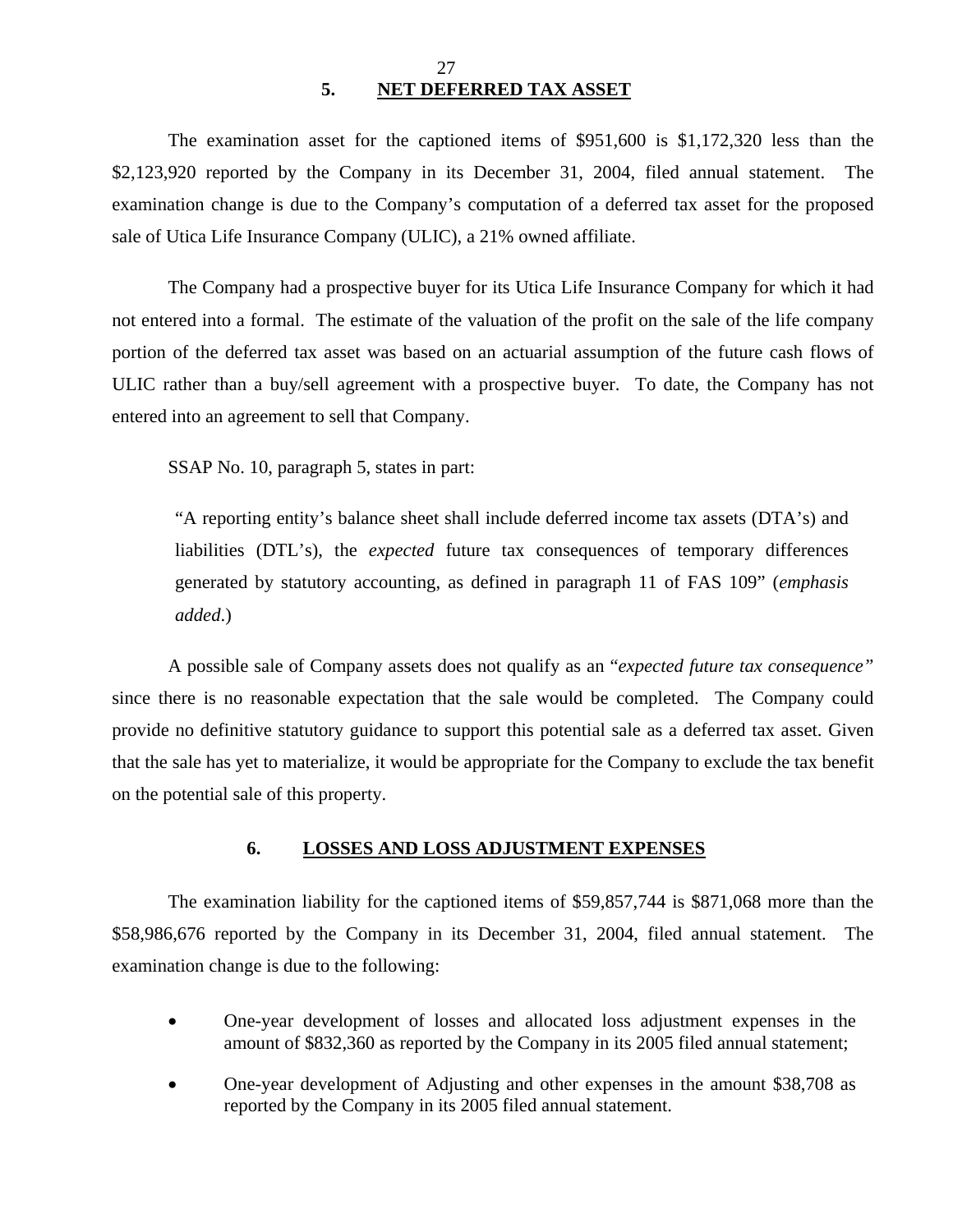The examination analysis of the loss and loss adjustment expense reserves was conducted in accordance with generally accepted actuarial principles and was based on statistical information contained in the Company's internal records and in its filed annual statements.

The Department's actuarial review also concluded that the actuarial report presented on examination did not comply with the NAIC Annual Statement Instructions and did not contain the requisite documentation for an actuarial report. The actuarial report has no documentation regarding the Schedule P reconciliation and ULAE reserve analysis. The NAIC Annual Statement Instructions pursuant to Paragraph 7 of the Actuarial Opinion section which states, in part:

"The Actuarial Report should be consistent with the documentation and disclosure requirements of ASOP #9. The Actuarial Report should contain both narrative and technical components. The narrative component should provide sufficient detail to clearly explain to company management, the regulator, or other authority the findings, recommendation and conclusions, as well as their significance. The technical component should provide sufficient documentation and disclosure for another actuary practicing in the same field to evaluate the work. This technical component must show the analysis from the basic data, e.g., loss triangles, to the conclusions.

The report must also include:

- An exhibit which ties to the Annual Statement and compare the Actuary's conclusions to the carried amounts;
- Summary exhibit(s) of either the actuary's best estimate, range of reasonable estimates, or both, that led to the conclusion in the OPINION paragraph regarding the reasonableness of the provision for all unpaid loss and loss adjustment obligations;
- Documentation of the required reconciliation from the data used for analysis to the Annual Statement Schedule P."

The actuarial report must also include all exhibits and documentation including a narrative to clearly explain the assumptions and methodology used regarding the "Adjusting and other expense" reserve analysis.

It should be noted that the Company and the Company's actuary did not provide timely responses and clarification of questions to this Department. This had the consequence of hindering the review and taxing the Department's resources.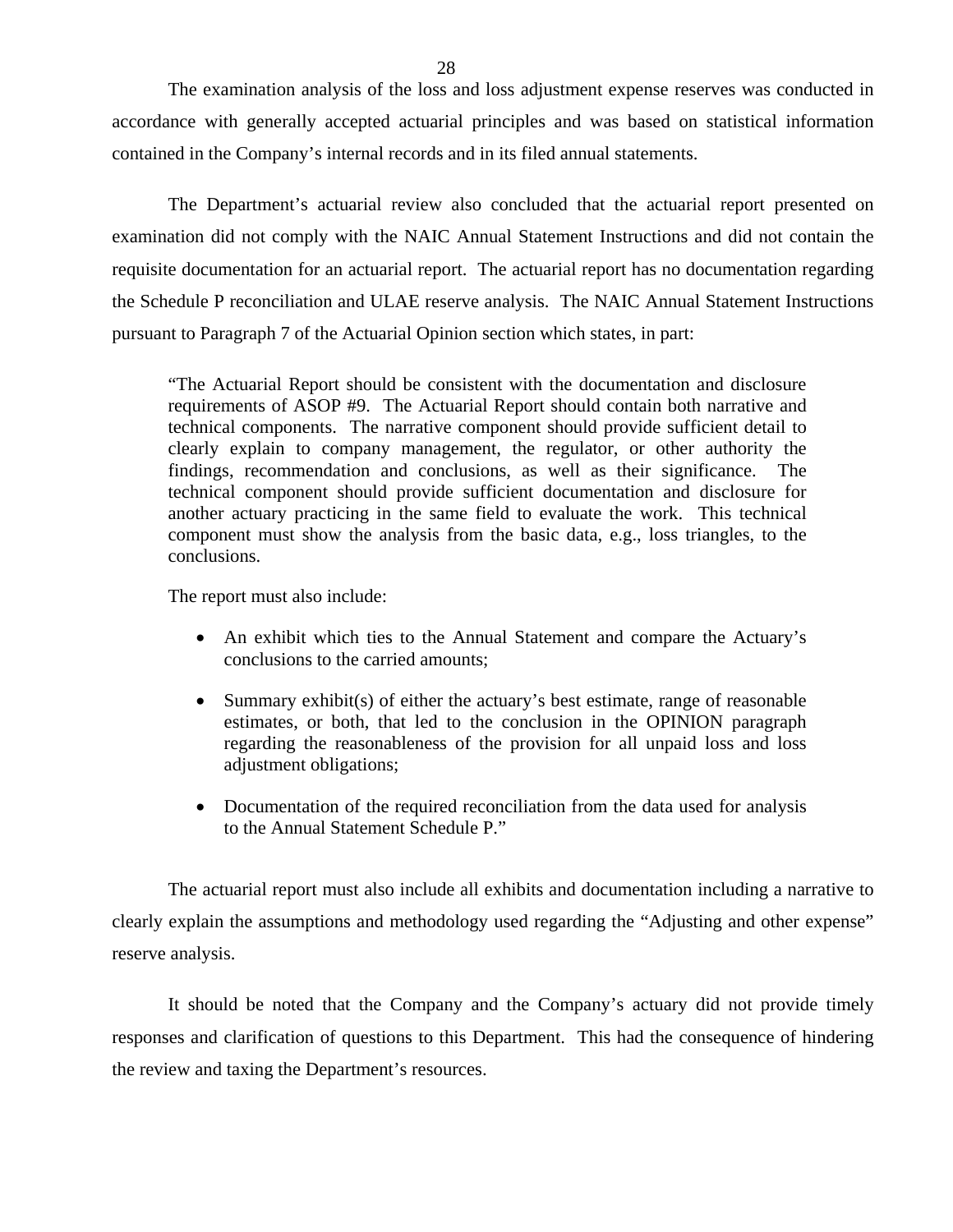It is recommended that the Company prepare the actuarial report in accordance with the NAIC Annual Statement Instructions.

It is recommended that the Company's actuary prepare and include in the actuarial report the requisite exhibits and documentation and provide the same to the examination in a timely manner.

It is recommended that the Company's actuarial report include all exhibits and documentation including a narrative to clearly explain the assumption and methodology used regarding the Adjusting and other expense reserve analysis.

On November 14, 2004, the Company's board of directors approved the appointment of a new actuary to opine on the losses and loss adjustment expenses in conjunction with the 2004 annual statement filings. The NAIC instructions for the 2004 annual statement pertaining to the Actuarial Opinion include the following directions:

"The Qualified Actuary must be appointed by the Board of Directors, or its equivalent, or by a committee of the Board, by December 31 of the calendar year for which the opinion is rendered. Whenever the Board of Directors replaces the appointed actuary, the company must notify the domiciliary commissioner *within 30 days of the date of the Board action*  and give the reasons for the replacement (emphasis added)."

The Company failed to notify this Department within the time frame specified in the annual statement instructions. The notification was dated May 11, 2005.

It is recommended that the Company comply with the NAIC Annual Statement Instructions and report all future changes of actuaries within the timeframe and in the manner prescribed by those instructions.

### **7. COMMISSIONS PAYABLE**

The examination liability for the captioned item of \$1,101,499 is \$221,684 more than the \$879,815 reported by the Company in its December 31, 2004 filed annual statement. The examination change is due to the misclassification and miscalculation of this liability. This change was made up of the following:

• Increase of \$215,626 representing commissions payable for direct billed premiums, which the Company reported as a reduction to the admitted asset "uncollected premiums and agents' balances in course of collection", and which has been reclassified to the captioned liability. (See item 5 in this report).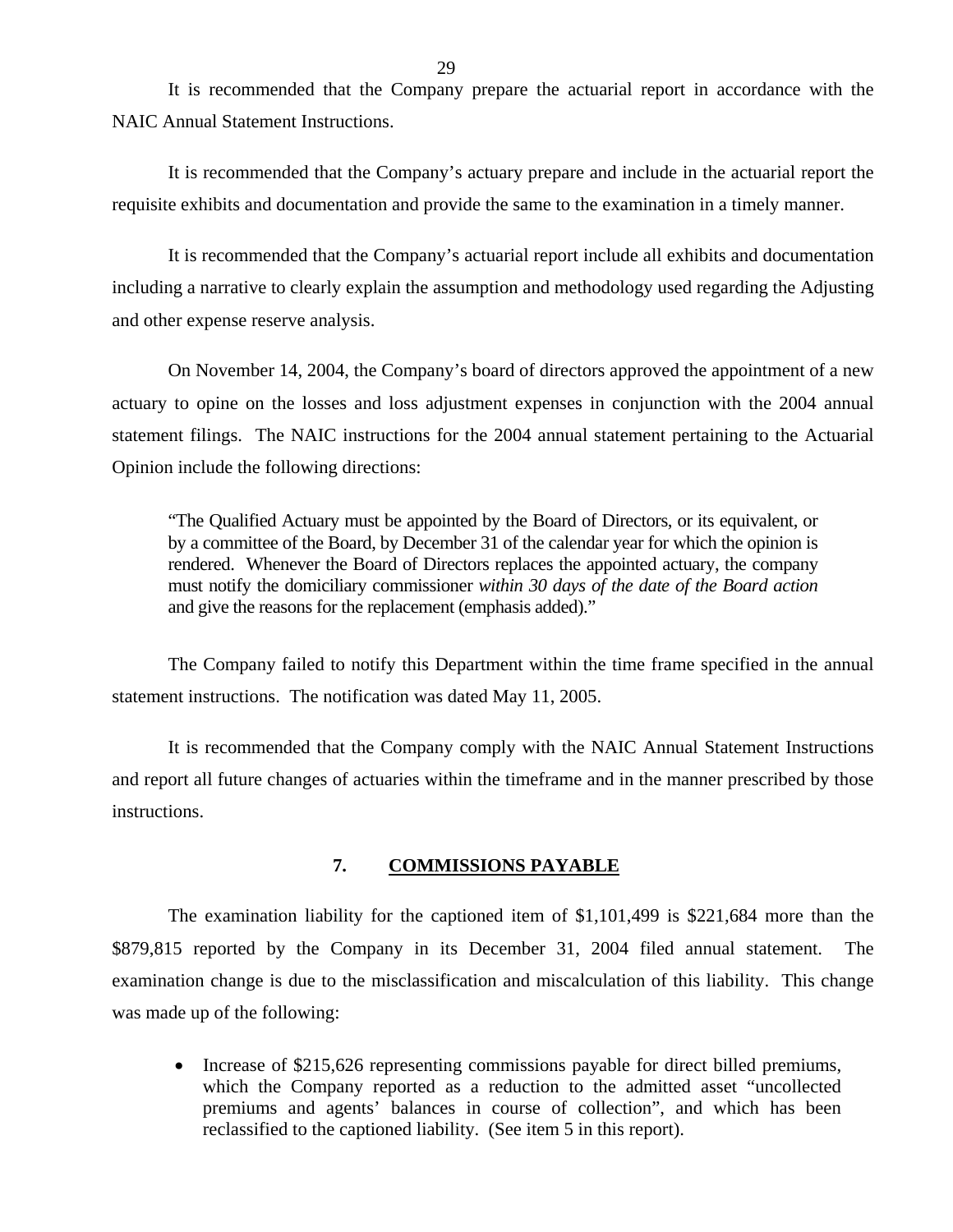Increase of \$6,058 representing commissions payable to brokers, which the Company reported as a reduction to the admitted asset "uncollected premiums and agents' balances in course of collection", and which has been reclassified to the captioned liability. The amount was also incorrectly reported by the Company as \$70,075. (See item 5 in this report).

### **8. OTHER EXPENSE**

The examination liability for the captioned items of \$1,773,553 is \$173,767 less than the \$1,947,320 reported by the Company in its December 31, 2004 filed annual statement. The examination change is due to the reporting of "Commissions payable" for agency billed policies as other expenses in the Company's filed annual statement. These should have been reported as a reduction of uncollected premiums and agents balances on line 12 of the annual statement, pursuant to SSAP No. 6, paragraph 6.

### **9. MARKET CONDUCT ACTIVITIES**

In the course of this examination, a review was made of the manner in which the Company conducts its business and fulfills its contractual obligations to policyholders and claimants. The review was general in nature and is not to be construed to encompass the more precise scope of a market conduct investigation, which is the responsibility of the Market Conduct Unit of the Property Bureau of this Department.

The general review was directed at practices of the Company in the following areas:

- A. Sales and advertising
- B. Underwriting
- C. Claims and complaint handling

The following problem areas were encountered in the examination of the Company's market conduct.

### Underwriting

The examination reviewed compliance with Regulation 90 which requires that specific wording be included in each notice of cancellation or non-renewal of a personal lines policy by the Company. Department Regulation 90 states in part:

(a) The following notice shall be clearly and prominently set out in boldface type on the front (except that the company name, company representative, company address and company phone number may be stamped, or typed in the appropriate place in the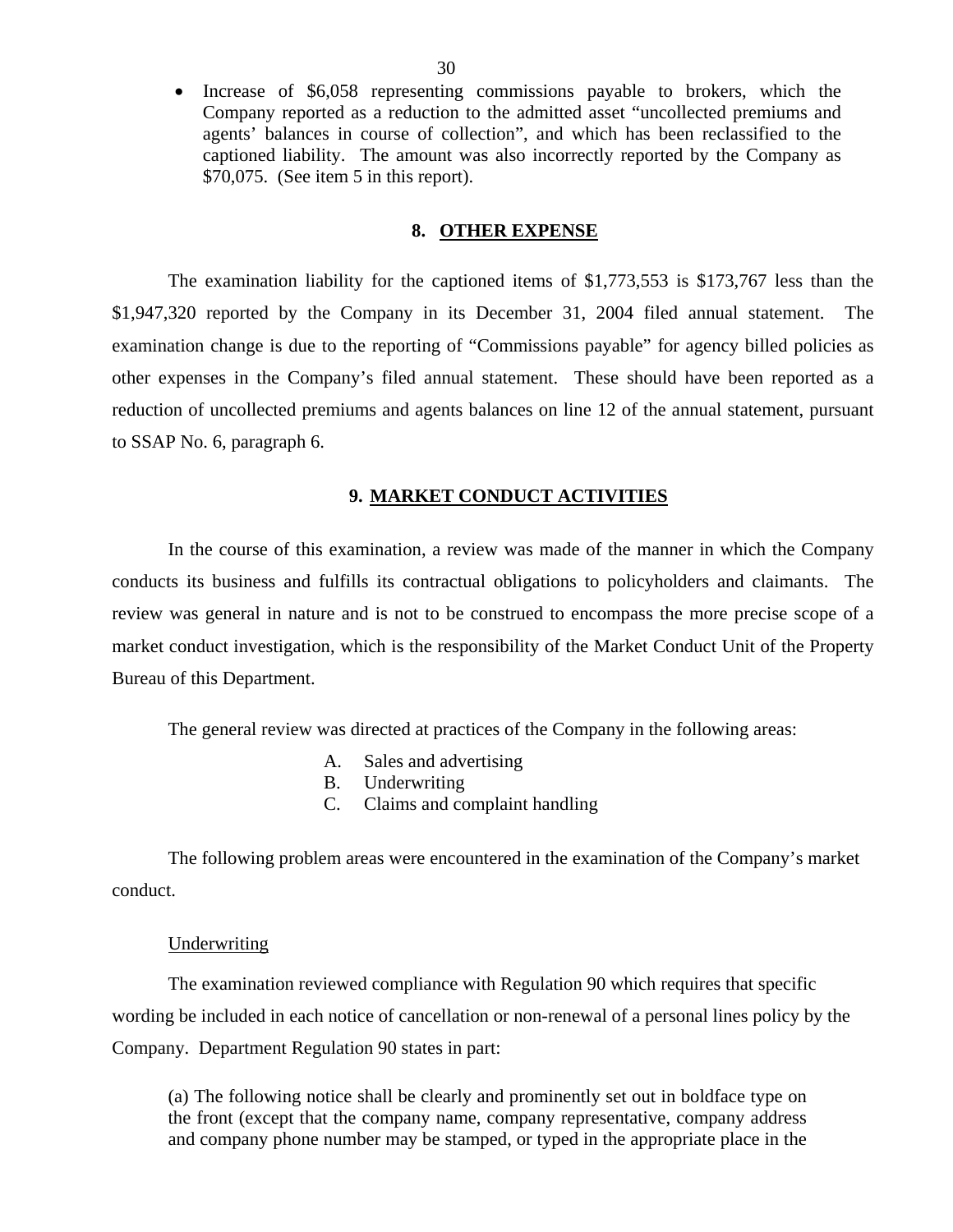notice), so that it draws the reader's attention on all notices of refusal to issue, cancellation or non-renewal, except where the cancellation is for nonpayment of premium; and on all notices of termination of agents' and brokers' contracts or accounts, which are subject to this Part mailed or delivered on and after January 1, 1988:

**"**If you have any questions in regard to this termination, please contact this company's representative at (company phone number, name of company representative, company address).

The New York Insurance Law prohibits insurers from engaging in redlining practices based upon geographic location of the risk or the producer. If you have any reason to believe that we have acted in violation of such law, you may file your complaint with the Department either on its website at *<www.ins.state.ny.us/complhow.htm>* or by writing to the State of New York Insurance Department, Consumer Services Bureau, at either 25 Beaver Street, New York, NY 10004 or One Commerce Plaza, Albany, 12257."

The sampled cancellations/non-renewals selected for review on examination shows that the

Company is not in compliance with Department Regulation 90. The policy terminations did not include the web site address the insured could file a complaint at.

It is recommended that the Company revise its policy system to include the requisite wording of Department Regulation 90.

Subsequent to the examination date the Company revised its policy system to include the requisite wording.

### Claims and Complaint Handling

Department Regulation 64 requires that each claims examiner have a copy of the Regulation available to each examiner at their workstation. GAMIC fulfils that requirement by loading a copy of this Regulation on its intranet site. Review of the Company's intranet site indicates that the version of Department Regulation 64 was outdated.

It is recommended that the Company ensure that the current version of Department Regulation 64 is available to all persons administering claims settlement as required therein.

The Company's complaint log was reviewed to determine if this log was in compliance with Circular Letter No. 11 (1978). This review indicates that the log did not contain the data or the structure required by Circular Letter No. 11 (1978). The following exceptions were noted: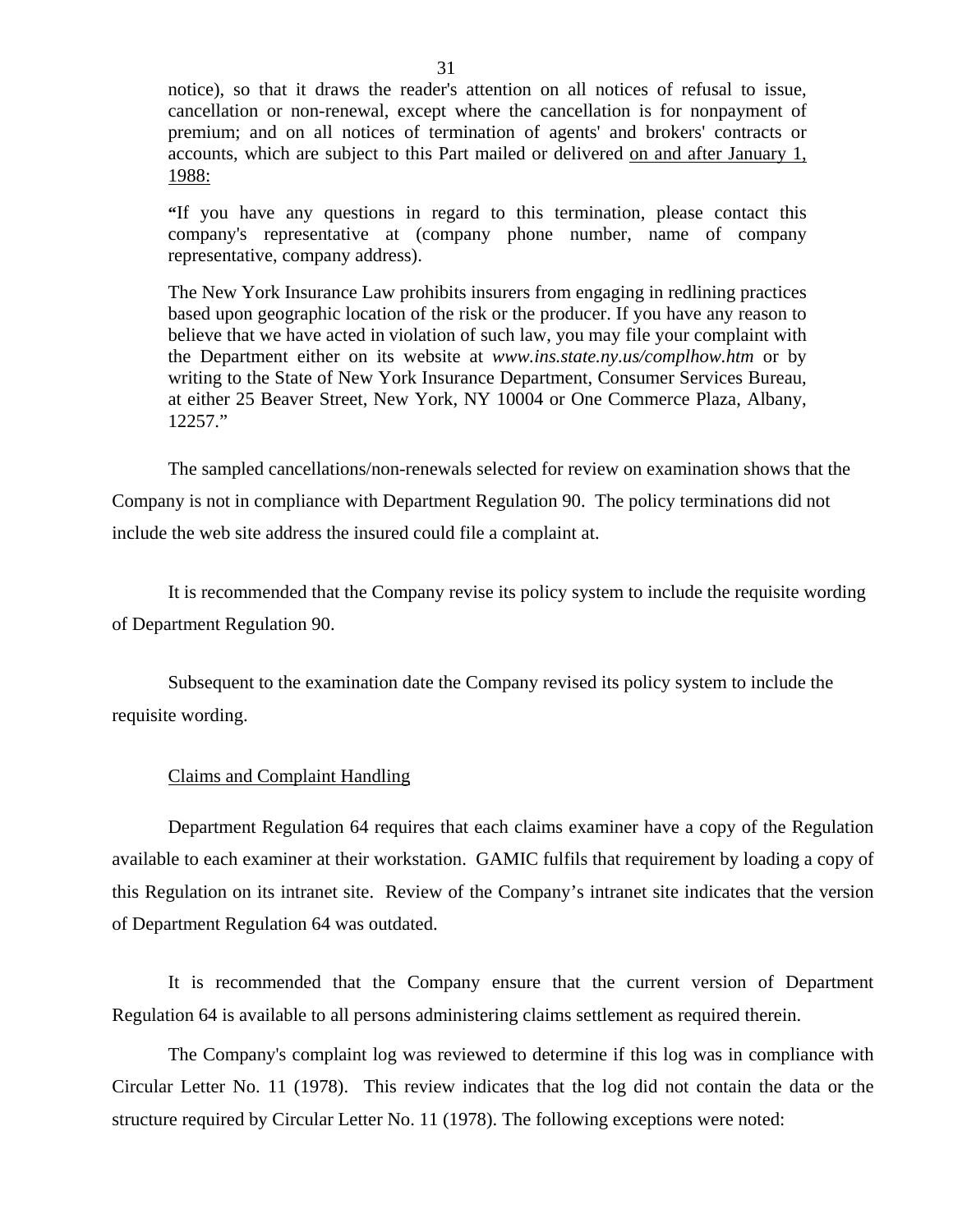32

The Company's complaint log did not include the following data columns:

- The New York State Insurance Department file number.
- The person in the company with whom the complainant has been dealing.
- The person within the company to whom the matter has been referred for review.
- The date of such referral.
- Bearing in mind the appropriate regulation mandating timely substantive replies, the dates of correspondence to the Insurance Department's Consumer Services Bureau.
	- A. The acknowledgment (if any).
	- B. The date of any substantive response.
	- C. The chronology of further contacts with this Department.
- The results of the complaint investigation and the action taken.
- Remarks about internal remedial action taken as a result of the investigation.

In addition, it was observed that the Company was not fully compliant with the circular letter because they were not generating and circulating quarterly reports to the head of the respective operating units and to the Company president as required.

During the aforementioned review, the examination also noted that the Company incorporated all of the complaints into one central complaint log with no way of distinguishing the complaints of one company in the group to another. Since the Department generates its complaint log by individual company the failure of the Company's complaint log to be separated by Company requires the examiners to cross-reference all complaints tested prior to reviewing those complaints.

Further, the inability to review the number and type of complaints for each company did not allow the examiners to determine if an explicit type of complaint or a complaint relating to a specific company, line or class of business was prevalent.

Circular Letter No. 11 (1978) states that the purpose of the complaint log is to be a "tool to identify any problem areas within the Company." Therefore, it is incumbent on the Company to maintain the log in such a manner as to easily identify specific problems.

It is recommended that the Company revise its complaint log to incorporate the data with the requisite column headings as required by Circular Letter No. 11 (1978).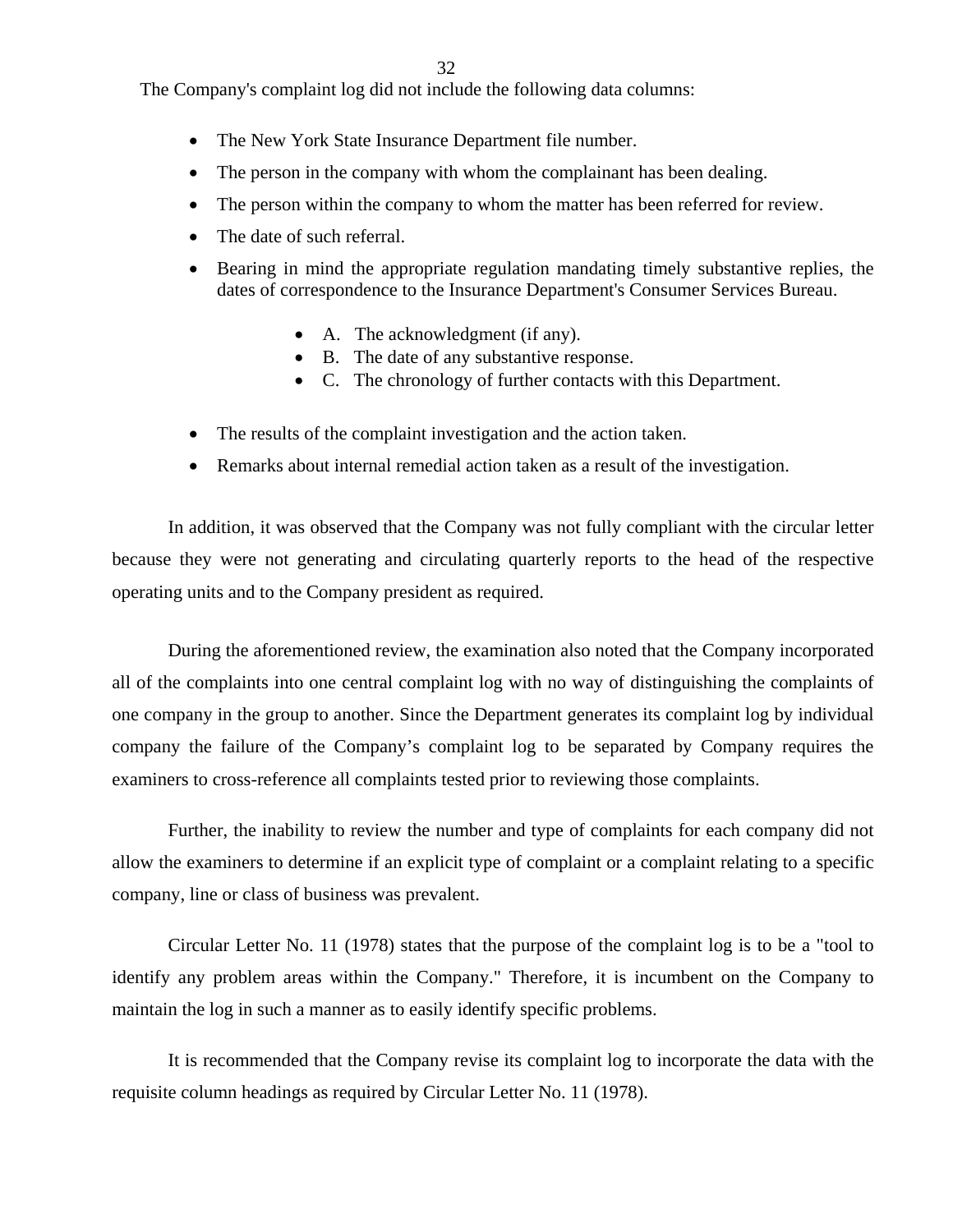It is recommended that the Company generate quarterly reports and forward them to the heads of the respective operating units and to the Company president.

In addition, it is recommended that management either generate separate logs for each Company or include an identifier of the Company in the Utica National Insurance Group that generated the complaint.

It was observed that management and supervisors at the Albany district claims office have settlement on fidelity bond claims at various levels up to \$200,000 despite the fact that all fidelity claims were settled by the home office. This authority was given to the district claim office during Utica National Insurance Group's preparation for Y2K and was not subsequently withdrawn.

It is recommended that the Company update the settlement authority for claims to conform with its currently approved procedures.

The Company established criteria in its claims manual requiring that a claims payment in excess of \$20,000 have the signature of the unit supervisor and the claims office manager. Review of the sampled claims indicates that the checks for environmental claims in excess of \$20,000 were signed by two attorneys adjusting the claims rather than the signature of the unit supervisor and the claims office manager.

It is recommended that the Company either comply with their written procedures or amend the procedures to conform to its current practice.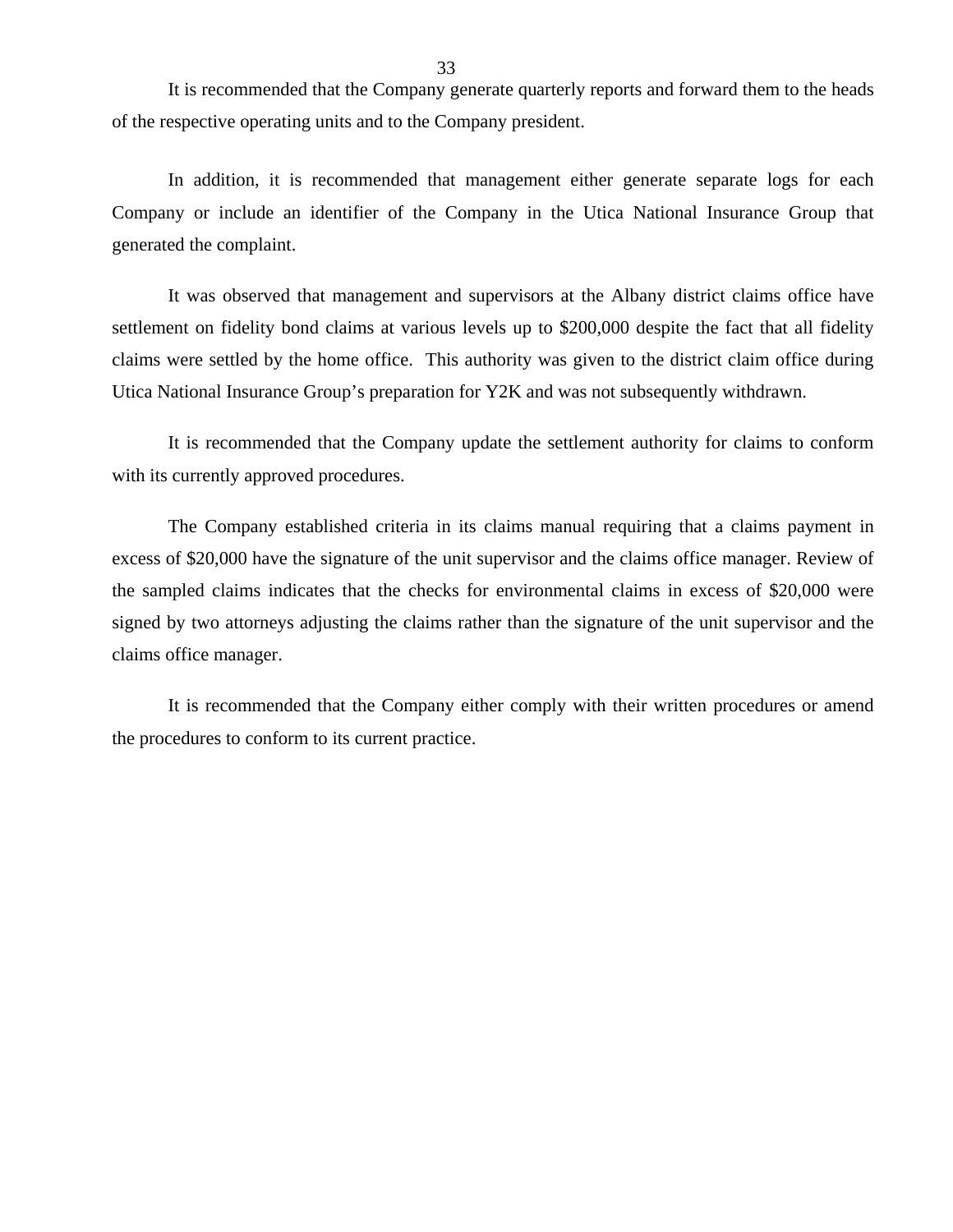#### 34

# 10. COMPLIANCE WITH PRIOR REPORT ON EXAMINATION

The prior report on examination contained one recommendation as follows (page numbers refer to the prior report):

A It is recommended that the Company comply with Section 1209(b) of 5 the New York Insurance Law by having the required number of directors as either members or officers of member corporations.

> The Company has not complied with this recommendation. A similar comment is made in this report.

## **11. SUMMARY OF COMMENTS AND RECOMMENDATIONS**

### ITEM PAGE NO.

### A. Management

- i. It is recommended that the Company comply with the Section 1209(b) 5 of the New York Insurance Law by reducing the number of directors who are neither members of the corporation nor officers of member corporations to four.
- ii. It is recommended that the nominating and executive committees 6 comply with the approved by-laws of the company and appoint three members to receive and vote the proxies of the Corporation members at the annual meeting of policyholders.
- B Territory and Plan of Operation

It is recommended that the Company comply with Section 4109 of the 7 New York Insurance Law by maintaining and reporting a special contingent surplus in the amount of \$1,700,000.

- C. Reinsurance
- i. It is recommended that the Company comply with the terms of its inter- 9 company pooling agreement and pool all accounts in accordance with that agreement.
- ii. It is recommended that the Company include the required clauses in its 12 reinsurance agreements.
- iii. It is recommended that the Company establish a formal procedure for 12 the documentation of contract reviews of reinsurance agreements.

### ITEM PAGE NO.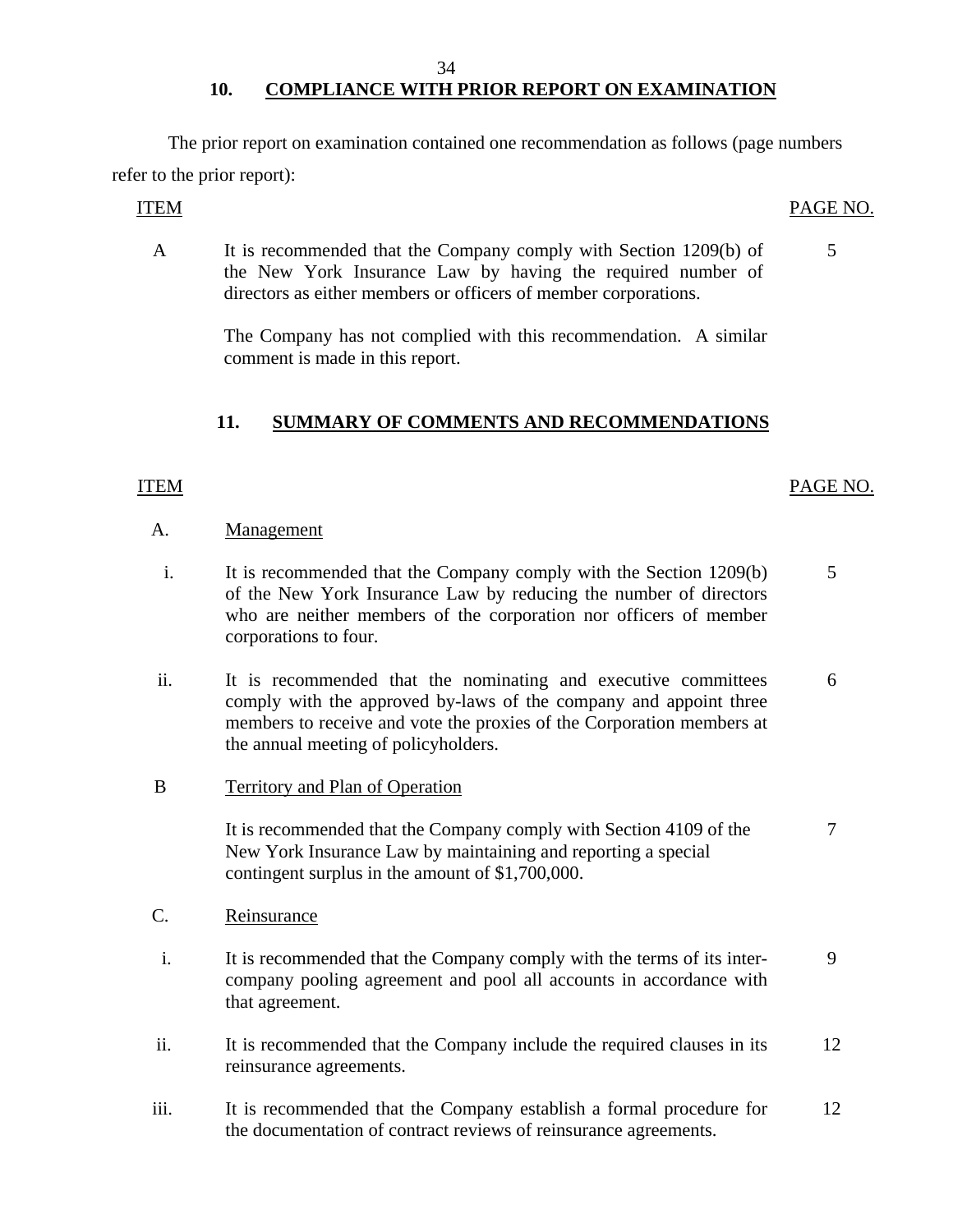| iv.   | It is recommended that the Company comply with SSAP No. 63<br>financial statement disclosure requirements.                                                                                                                   | 13 |
|-------|------------------------------------------------------------------------------------------------------------------------------------------------------------------------------------------------------------------------------|----|
| V.    | It is recommended that the Company retain all documentation<br>pertaining to its review of its reinsurance contracts prior to execution.                                                                                     | 13 |
| D.    | <b>Accounts and Records</b>                                                                                                                                                                                                  |    |
| i.    | It is recommended that the Company comply with SSAP No. 6,<br>Paragraph 9 when determining its nonadmitted uncollected premiums<br>and agents' balances.                                                                     | 17 |
| ii.   | It is recommended that the Company comply with Department<br>Regulation 118 by entering into future contracts with its independent<br>auditor that contains the requisite provisions.                                        | 18 |
| iii.  | It is recommended that the Company comply with Part 1 Section IV(J)<br>of the NAIC Examiners Handbook by revising its custodial agreements<br>to include all of the requisite safeguards and controls.                       | 19 |
| iv.   | It is further recommended that the Company respond appropriately to<br>the general interrogatories in all future annual statements filed with this<br>Department.                                                            | 19 |
| V.    | It is recommended that the Company exercise more care in the<br>preparation of its filed statements and fully comply with the NAIC<br>Annual Statement Instructions for all future statements filed with this<br>Department. | 20 |
| vi.   | It is recommended that the Company institute a formal approval policy<br>to document and control manual entries made to the Company's books<br>and records.                                                                  | 20 |
| vii.  | It is recommended that the Company institute the necessary internal<br>controls to prevent possible defalcation of the bonds.                                                                                                | 20 |
| viii. | It is recommended that the Company strengthen its controls of draft<br>stock.                                                                                                                                                | 21 |
| ix.   | It is recommended that the Company count the drafts held at the<br>agencies during the agency audit process.                                                                                                                 | 21 |
| X.    | It is recommended that the Company require each agency to submit a<br>list of authorized signatories.                                                                                                                        | 21 |
| xi.   | It is recommended that the Company perform the necessary "due<br>diligence" on all banks, broker/dealers, servicing agents, property<br>managers and others with whom the insurer has established a business                 | 21 |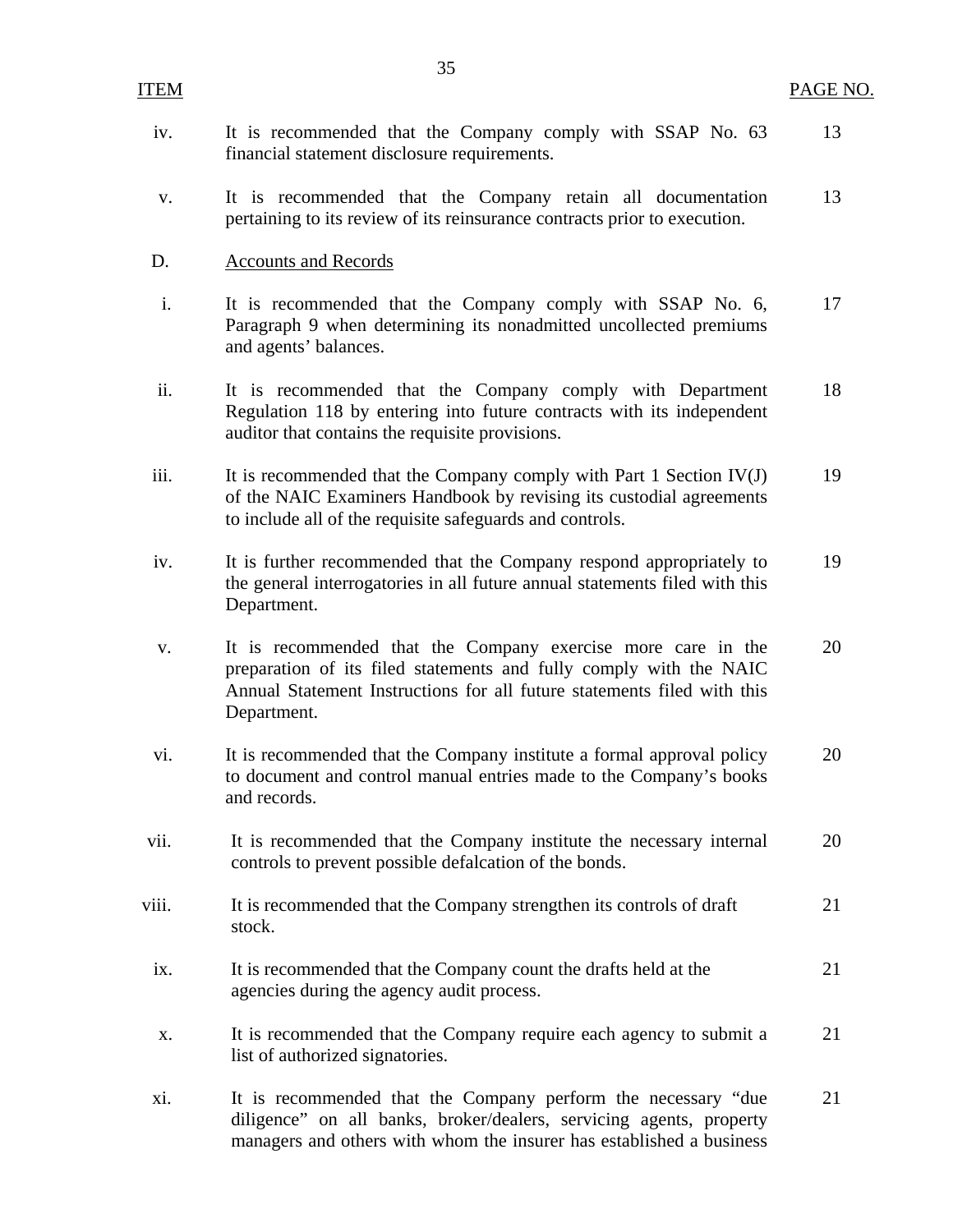ITEM PAGE NO.

relationship.

Subsequent to the examination date the Company severed its relationship with this investment manager.

xii. It is recommended that the Company retain this report and any similar 22 reports that capture the detail of the information keyed on a claim prior to its deletion.

> Subsequent to the examination, the Company instituted a program to retain this information for the period required by Department Regulation 152.

- xiv. It is recommended that the Company produce and maintain the records 22 in the manner required by Department Regulation 30.
- E. Expense Limitations for Mutual Companies

It is recommended that the Company comply with the management 22 expense limitations set forth in Section 4110 of the New York Insurance Law.

- F. Losses and Loss Adjustment Expenses
- i. It is recommended that the Company prepare the actuarial report in 29 accordance with the NAIC Annual Statement Instructions.
- ii. It is recommended that the Company's actuary prepare and include in 29 the actuarial report the requisite exhibits and documentation and provide the same to the examination in a timely manner.
- iii. It is recommended that the Company's Actuarial Report include all 29 exhibits and documentation including a narrative to clearly explain the assumption and methodology used regarding the Adjusting and Other expense reserve analysis.
- iv. It is recommended that the Company comply with the NAIC Annual 29 Statement Instructions and report all future changes of actuaries within the timeframe and in the manner prescribed by those instructions.
- G. Market Conduct Activities
- i. It is recommended that the Company revise its policy system to include 31 the requisite wording of Department Regulation 90.

Subsequent to the examination date the Company revised its policy system to include the requisite wording.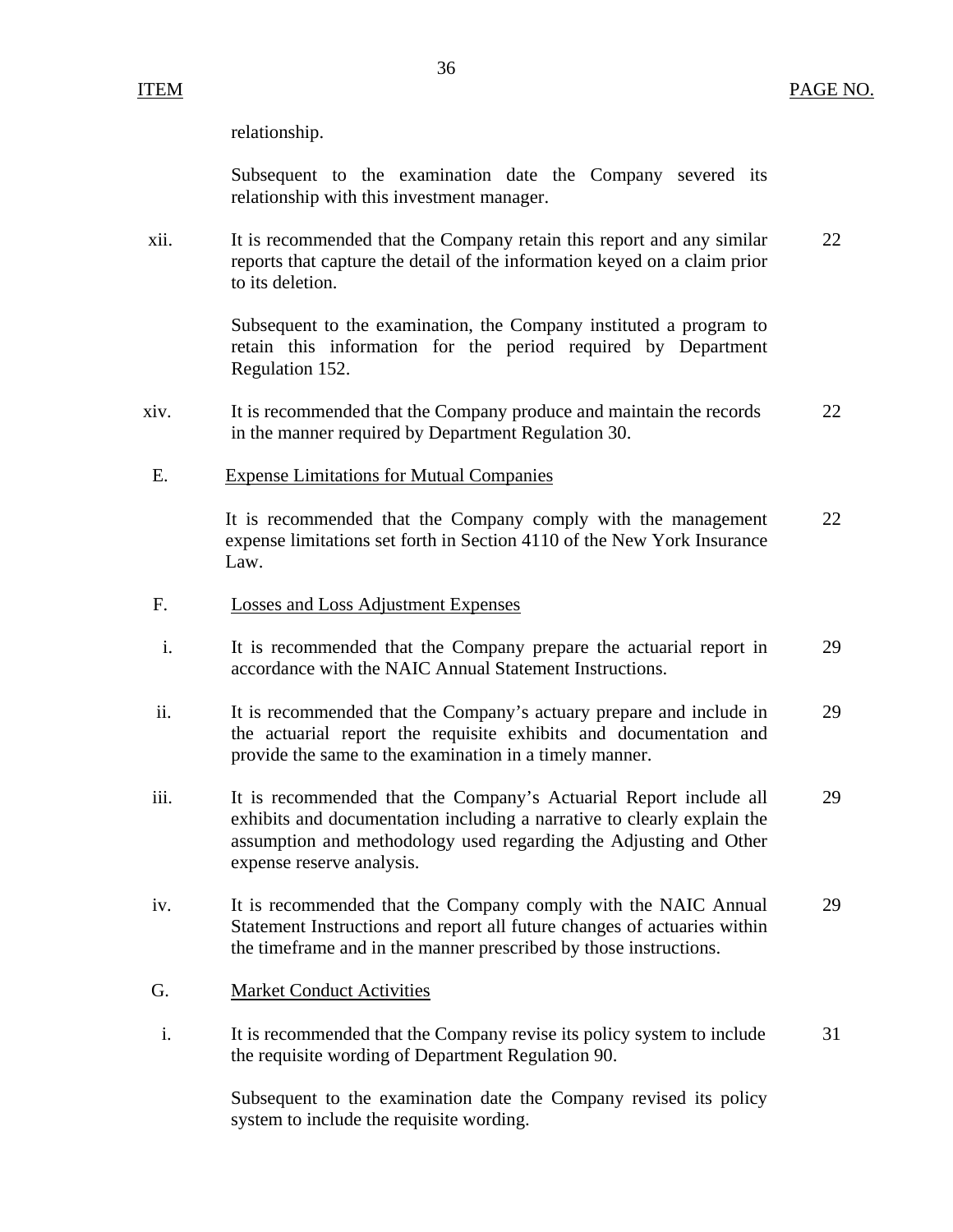|--|

- ii. It is recommended that the Company ensure that the current version of 31 Department Regulation 64 is available to all persons administering claims settlement as required therein.
- iii. It is recommended that the Company revise its complaint log to 32 incorporate the data with the requisite column headings as required by Circular Letter No.11 (1978).
- iv. It is recommended that the Company generate quarterly reports and 33 forward them to the heads of the respective operating units and to the Company president.
- v. In addition, it is recommended that management either generate 33 separate logs for each Company or include an identifier of the Company in the Utica National Insurance Group that generated the complaint.
- vi. It is recommended that the Company update the settlement authority 33 for claims to conform to its currently approved procedures.
- vii. It is recommended that the Company either comply with their written 33 procedures or amend the procedures to conform to its current practice.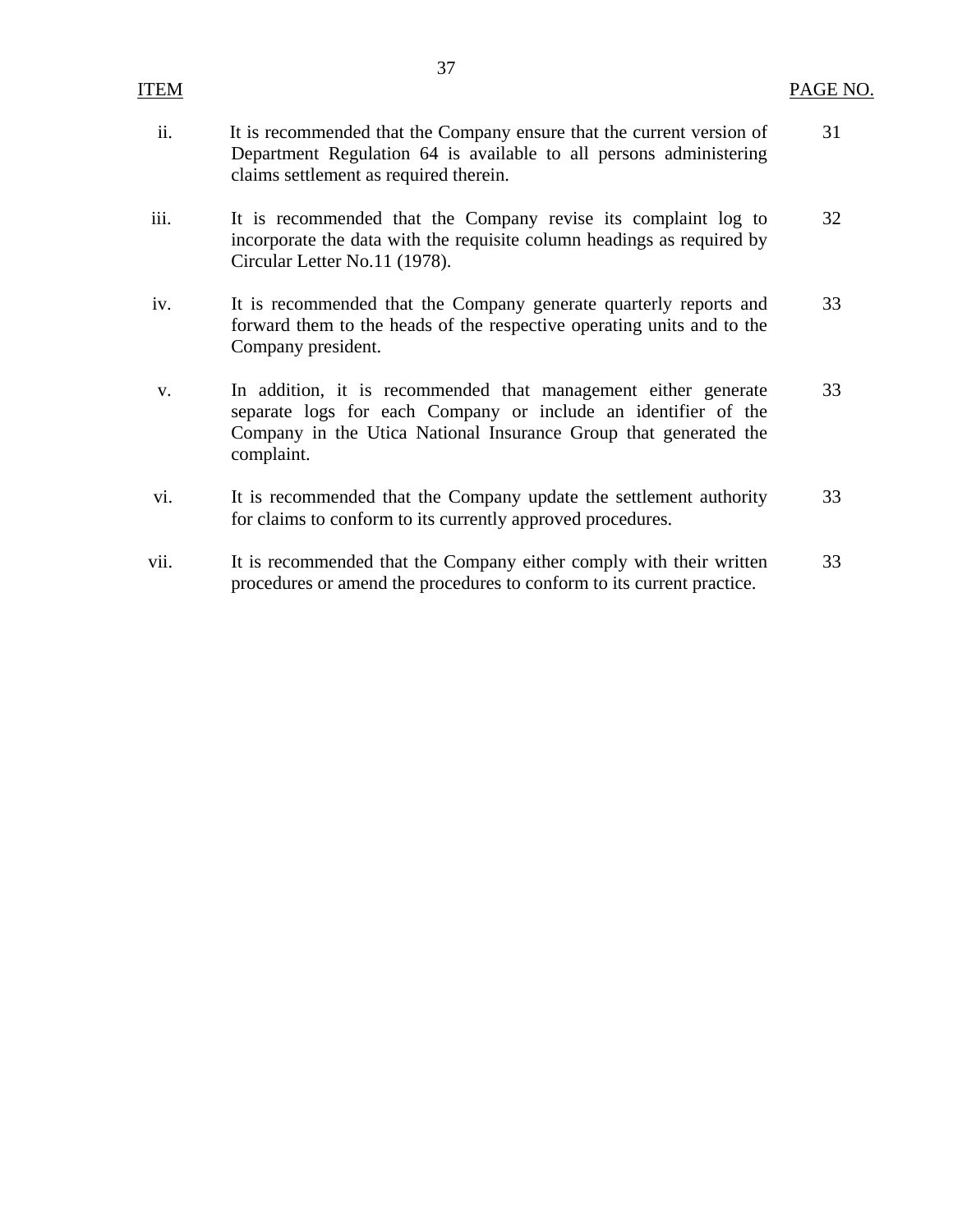Respectfully submitted,

 Alfred W. Bloomer, Jr., CFE Senior Insurance Examiner

STATE OF NEW YORK ) )SS:  $\mathcal{L}$ COUNTY OF NEW YORK )

ALFRED W. BLOOMER, JR., being duly sworn, deposes and says that the foregoing report, subscribed by him, is true to the best of his knowledge and belief.

Alfred W. Bloomer, Jr.

Subscribed and sworn to before me

this  $\qquad \qquad \text{day of} \qquad \qquad 2007.$